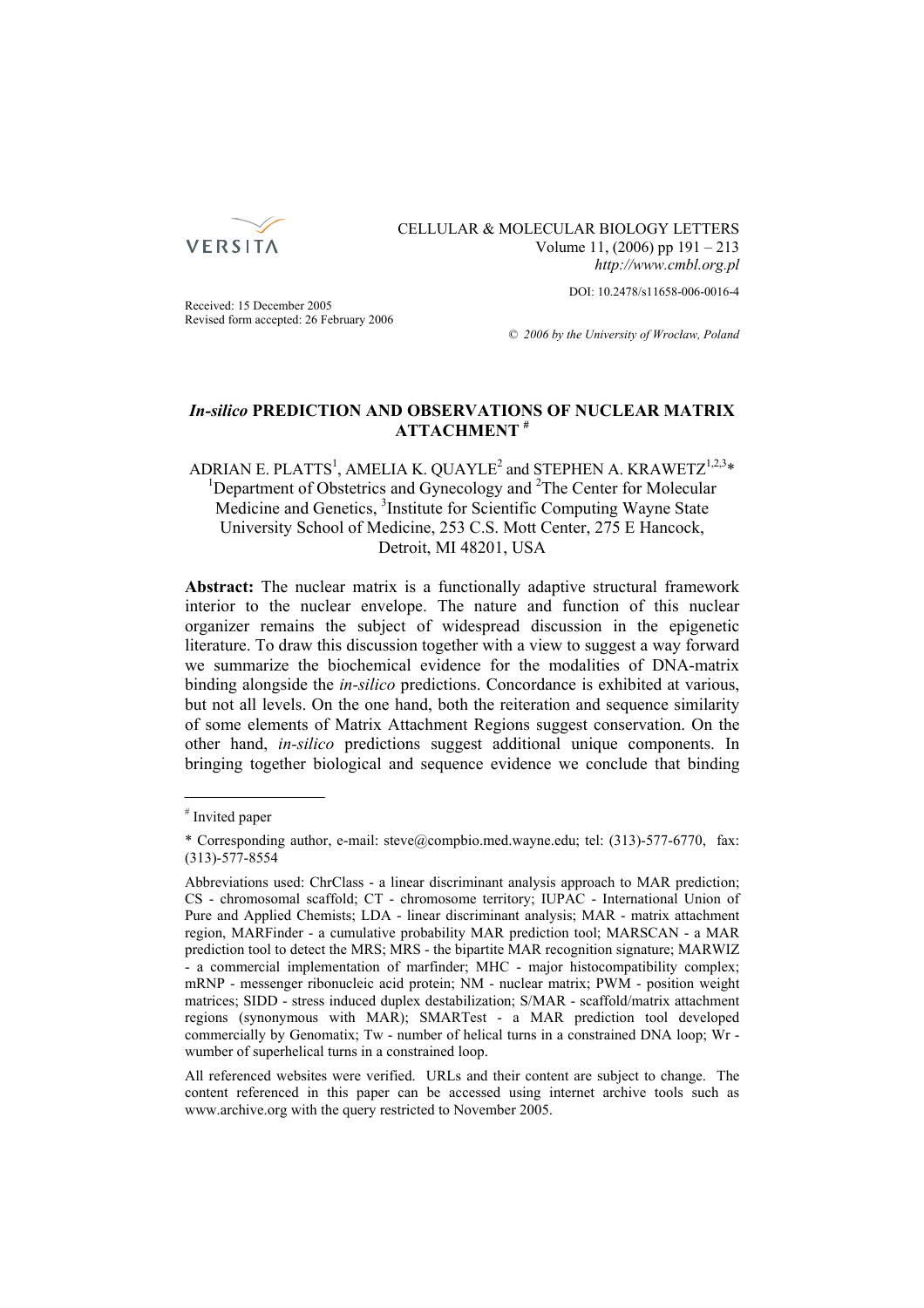may be hierarchical in nature, reflective of a biological role in replicating, transcribing and potentiating chromatin. Nuclear matrix binding may well be more complex than the widely accepted simple loop model.

**Key words:** Nuclear matrix, Matrix attachment regions, *In-silico*, Prediction, MARSCAN, MarFinder, MARWIZ, ChrClass, SMARTest, SIDD

# **INTRODUCTION**

It has become widely accepted that sets of reiterated nucleotide motifs as well as distinct structural conformations of eukaryotic DNA can bind a functionally active nuclear organizing framework [1, 2]. Termed the nuclear matrix (NM), the nuclear scaffold and by some the nucleoskeleton, this framework has now been imaged through both optical [3-5] and electron microscopy [1, 2]. As summarized in Fig. 1, imaging has revealed a structure with several distinct and likely functionally differentiated components. The lamina, also termed the peripheral or type I nuclear matrix, is a two dimensional structure, just internal of the inner nuclear membrane. It is tethered at this position by a set of membrane-spanning lamin-binding proteins [6]. The type II inner nuclear matrix forms a three dimensional network throughout the nucleus.



Fig. 1. The nuclear matrix. A - Interphase nucleus. The outer nuclear matrix is represented in black and the inner nuclear matrix is shown in gray. B - Chromatin territories (CTs). Nuclear matrix attachment regions (black dots) decrease the torsional strain on genic domains. These domains then loop into trans-factor reservoirs between CTs to participate in active transcription. C - Metaphase nucleus showing condensed sister chromatids. The outer nuclear matrix will disperse with the nuclear membrane while the inner nuclear matrix partitions into two parts: a central chromosomal scaffold (black core along the length of chromatids) and a perichromosomal layer (green), the majority of which is composed of mRNPs.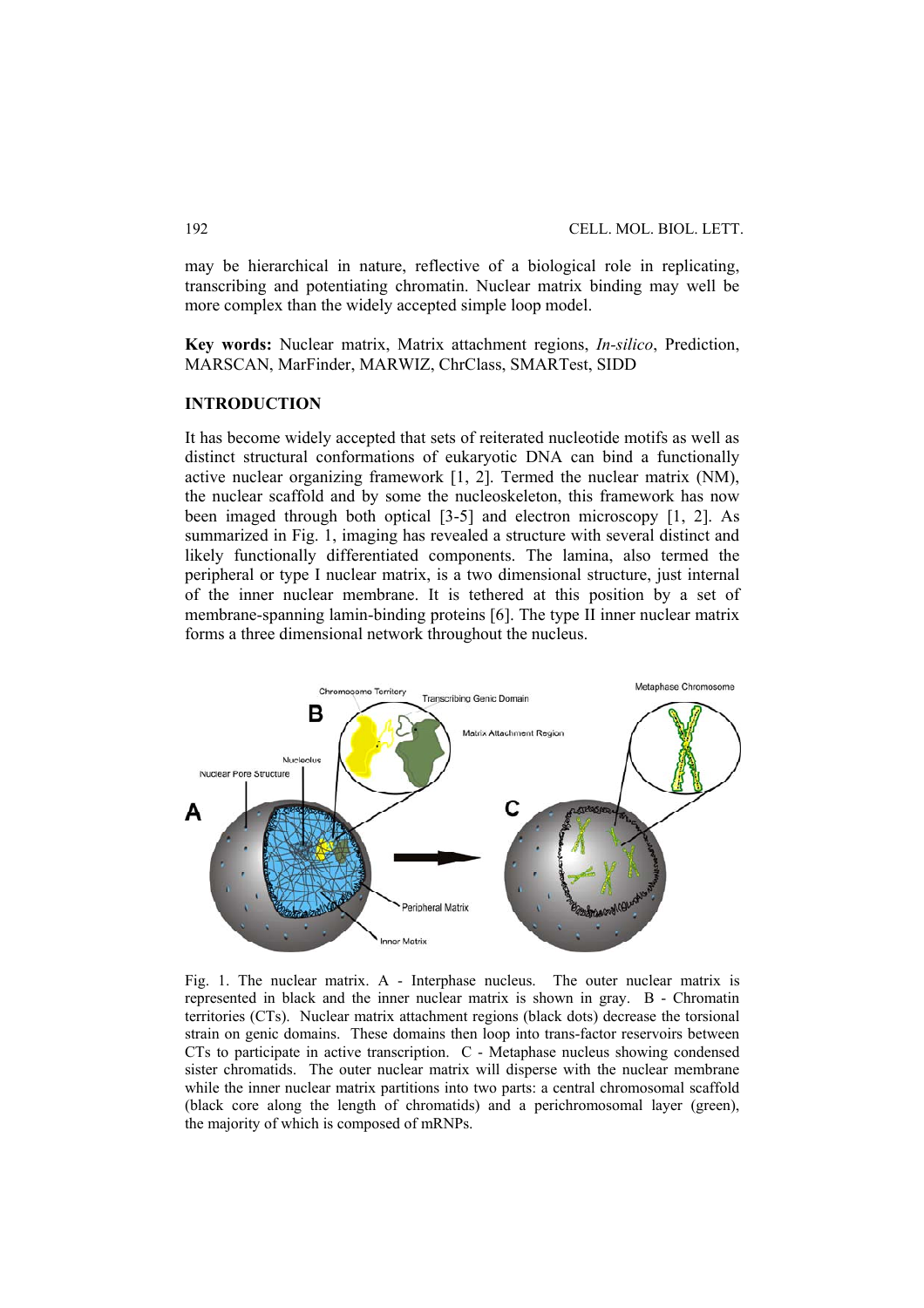The complex nature of the NM is evidenced by its protein composition. In total, over 500 NM binding proteins are now recorded in the NM protein database [7]. Approximately 200 can be detected at any given time by 2D gel electrophoresis [8]. Laboratory protocols have been developed to isolate both the specific sequences binding to the nuclear matrix and the proteins located on the NM. Some of the most thoroughly investigated NM proteins include SAFB [9], Topoisomerase II [10], SATB1 [11], NFµNR [12] and CTCF [13].

Chromatin staining has demonstrated that the nuclear matrix is broadly enriched in the A and C, as well as the more acidic B1 and B2 lamins that range in size from 60 to 75 kDa [14]. Intermediate fibers are likely formed through the binding of lamins with filamentous actin and actin binding proteins [8, 15]. These fibers are found dispersed throughout the nuclear core where they generate a mesh-like network interlinked by finer 10 nm filaments rich in globular mRNPs [16-19]. Recent studies show a widespread intermingling of otherwise segregated DNAs from different chromosomes following RNAse treatment [18]. Accordingly, the matrix binding mRNPs may be considered as serving a structural role in the inner NM. The dense lamins that predominantly define the peripheral NM are resistant to solubilization in high salt solutions while the sparse inner nuclear matrix lamins are not. Nonetheless, the inner and peripheral networks appear physically continuous, suggesting that they are physically linked but functionally distinct [20].

Several sub-nuclear structures have been recognized as being NM associated. These include:

- 1. the central 0.5-1 µm topoisomerase II rich chromosomal scaffold (CS) [21] to which condensing metaphase chromatin attaches;
- 2. the rosette-like structures at the core of the CS [22-24];
- 3. the synaptonemal complex, a prophase structure similar to the CS formed during meiotic division [25];
- 4. the perichromosomal mRNP rich layer that covers metaphase chromosomes [26, 27];
- 5. the internal fibrillar and external granular structures observed within nucleoli [28].

Consensus is emerging on the role of the nuclear matrix as a binding framework that is both structurally adaptive and also capable of bringing about a synchronous nuclear coordination. Chromosomes are organized into their segregated chromosome territories (CTs) through binding to this framework. With the exception of rDNA, this organization is maintained even throughout interphase where the chromosomes are relatively dispersed [5]. Time-lapse microscopy reveals that CTs are repositioned slowly relative to each other in contrast to the more dynamic thermally induced intra-CT motion [29]. Without the coordinating influence of a semi-rigid matrix, this lack of relative motion would be perplexing.

Actively expressed sequences within CTs are organized by their interactions at discrete matrix binding sites into conformationally open domains that may be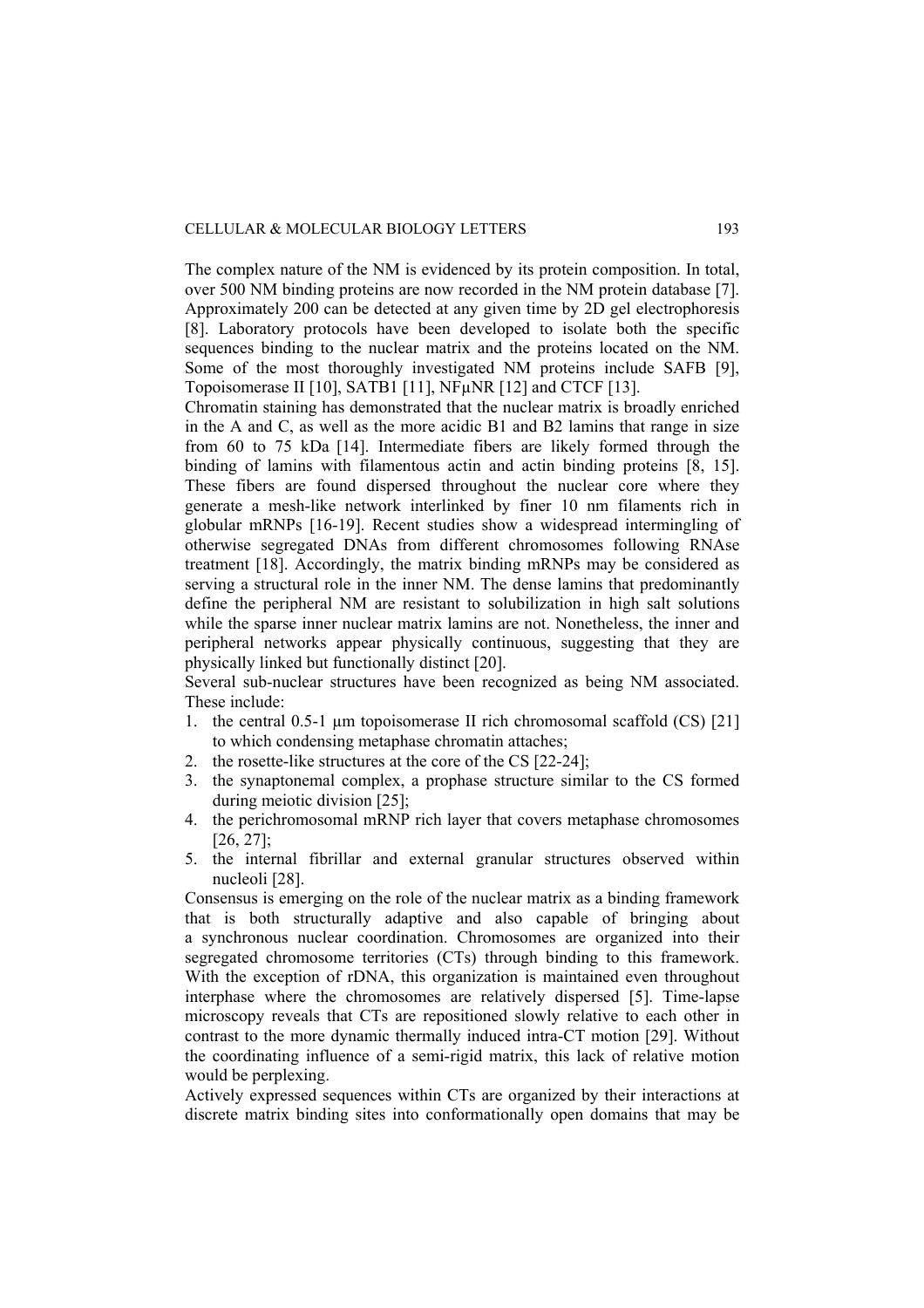both facultatively and constitutively potentiated by NM binding [30]. Examples of such domains include the human β-globin [31], β-interferon [32] and protamine [33] gene clusters. These domains appear to be actively positioned towards the borders of the territories encompassing highly expressed genes or gene dense clusters [34, 35]. Their repositioning occurs within a 10 second timeframe that has been related to active enzymatic processes [36]. At the perichromatic CT borders, DNA from different chromosomes may overlap, placing actively transcribing segments in juxtaposition with multiple reservoirs of splicing factors [37-39]. The reduced chromatin density along the perichromatic borders permits a more rapid diffusion of transcripts between CTs, throughout the nucleus and ultimately to the nuclear pores.

# **FUNCTIONS OF THE MATRIX AND BINDING MODALITIES**

Image analysis of binding to the NM suggests that in mammalian genomes, there may be as few as 30,000 or as many as 100,000 sites of DNA attachment to the nuclear matrix [40, 41]. The function of these attachment sites has been widely investigated and linked to:

- 1. demarcating the ends of genic domains, between which loops of chromatin can be coordinated for transcriptional potentiation [42];
- 2. constraining long range enhancing and silencing elements to their requisite domains [43];
- 3. spatially coordinating transcription and replication [44, 45];
- 4. maintaining chromosome structure and morphology, e.g., though telomeric and centromeric regions [46];
- 5. countering mechanical disruption through structural support [47].

Matrix binding sequences can, to an extent, be qualitatively predicted. They occur frequently, but not exclusively, within AT-rich regions, where the weak AT bond permits the ready binding of duplex-splitting proteins. Serially reiterated simple repeat sequences with distinct higher-order structures such as the telomeric  $(TTAAGGG)_{n}$  repeats [48, 49] and the pericentromeric alpha satellite [50] repeats also exhibit a strong nuclear matrix association. Progress in defining other interactors and sites of contact has been hampered by the timeconsuming *in-vivo* analyses for each well defined target. Of the many thousands of anticipated binding sequences, currently, only 559 have been experimentally verified, each to a various extent and recorded in the scaffold/matrix attachment region transaction database (http://smartdb.bioinf.med.uni-goettingen.de/SMARt DB/browse/index.html) [51]. This is similar to the number of distinct proteins located in the matrix with either a direct or indirect potential to bind DNA.

# **Computational approaches**

The development of *in-silico* tools has been presented as a means to eliminate the Matrix Attachment Region profiling bottleneck. These approaches have largely arisen alongside techniques used for transcription factor and regulatory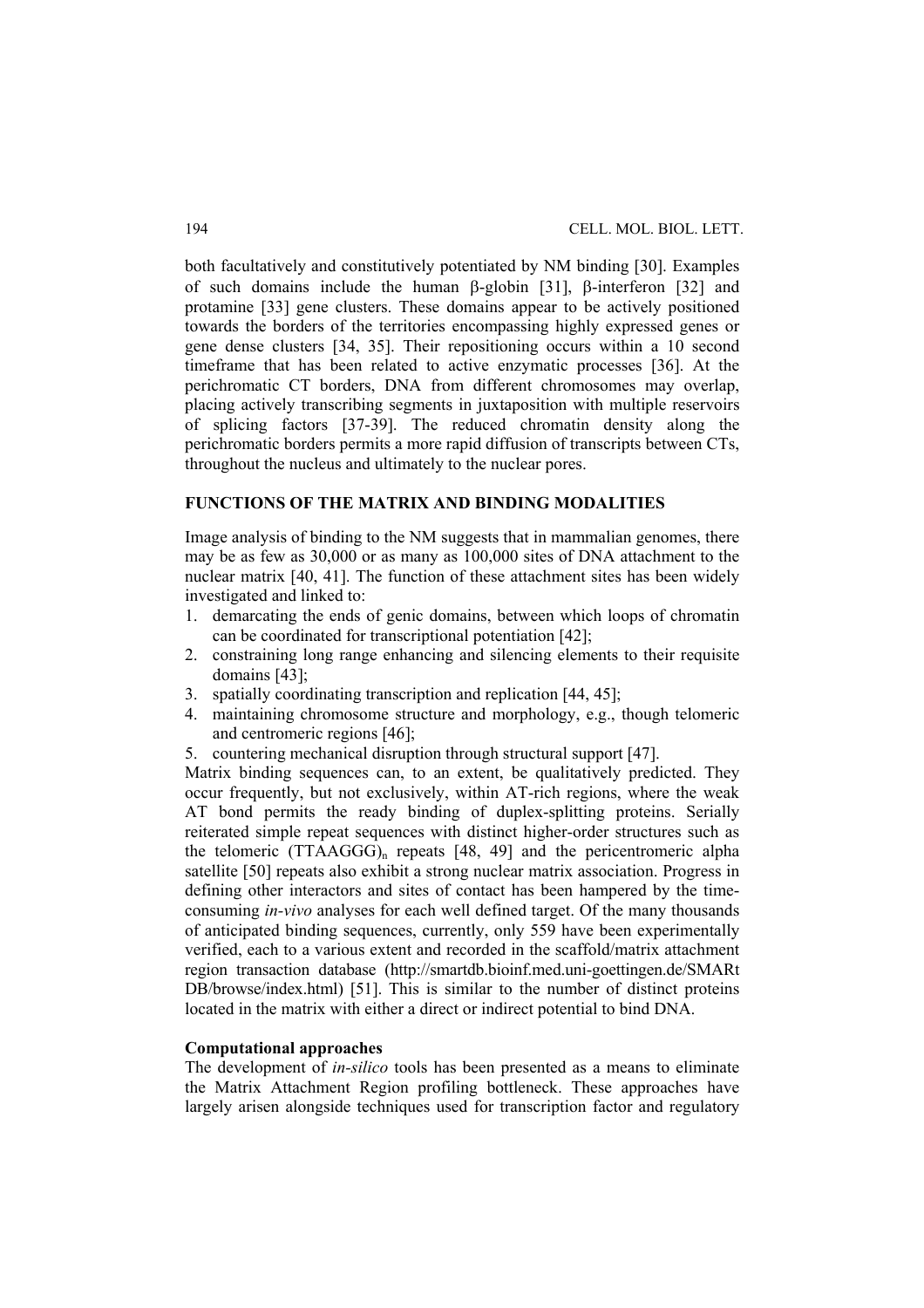#### CELLULAR & MOLECULAR BIOLOGY LETTERS 195

Tab. 1. Sequence motifs employed by the MAR identification algorithms as either protein binding sequences or approximations of topological features of DNA. The Genomatix PWMs are unpublished.

| Sequence                                                       | <b>MAR</b> Type                                                              | Used by                                |
|----------------------------------------------------------------|------------------------------------------------------------------------------|----------------------------------------|
| <b>AWWRTAANNWWGNNNC</b><br>&<br><b>AATAAYAA</b>                | <b>MAR Recognition Signature</b>                                             | MarScan<br>ChrClass<br><b>SMARTest</b> |
| (GC) <sub>n</sub>                                              | Z-form DNA                                                                   | ChrClass $n>5$                         |
| $(A+T)_{rich}$ or $(AT)_{n}$                                   | Z-form/Cruciform DNA, Origin of replication<br>sites, Duplex unpairing sites | ChrClass n>5<br>MarFinder              |
| ATTA, ATTTA, ATTTTA                                            | Origin of replication sites                                                  | MarFinder                              |
| $TGN_{2-4/9-12}TG$<br>$CAN_{2-4/9-12}CA$<br>$TAN_{2-4/9-12}TA$ | Kinked DNA                                                                   | MarFinder<br>ChrClass                  |
| $A_n/G_n/T_n/C_n$                                              | Homopolytracts, Lamin binding                                                | ChrClass n > 4                         |
| $R_n/Y_n/S_n/K_n/M_n$                                          | <b>Short Repeats</b>                                                         | ChrClass, $n>6$                        |
| <b>AATATATTT</b>                                               | base unpairing sequence                                                      | ChrClass<br><b>SMARTest</b>            |
| A4N7A4N7A4 or T3A3                                             | <b>Curved DNA</b>                                                            | ChrClass<br>MarFinder                  |
| $(RY)_n$<br>Genomatix PWM                                      | TopoIsomerase II binding                                                     | ChrClass<br><b>SMARTest</b>            |
| $(TTAGGG)_n$                                                   | Vertebrate Telomeric Repeats                                                 | ChrClass                               |
| $(TG)_{rich}$                                                  | 3' UTR MARs                                                                  | MarFinder<br>ChrClass                  |
| TCTTTAATTTCT<br>AATATATTTAGAA<br>Genomatix PWM                 | <b>SATB1</b> Motif                                                           | MarFinder<br><b>SMARTest</b>           |
| $H_n$                                                          | Rice Motif associated with Helix<br>destabilization                          | MarFinder<br>(n>20)                    |
| Genomatix PWM                                                  | NFmµNR                                                                       | SMARTest                               |
| Genomatix PWM                                                  | <b>Bright</b>                                                                | <b>SMARTest</b>                        |

element binding-sequence detection typified by a weighted pattern matching to identify sets of representative core motifs. The core patterns currently used for MAR detection are summarized in Tab. 1. While sites of regulatory control tend to be precisely located and well matched to their consensus sequences, a matrix binding potential can be dispersed, serially reiterated and sometimes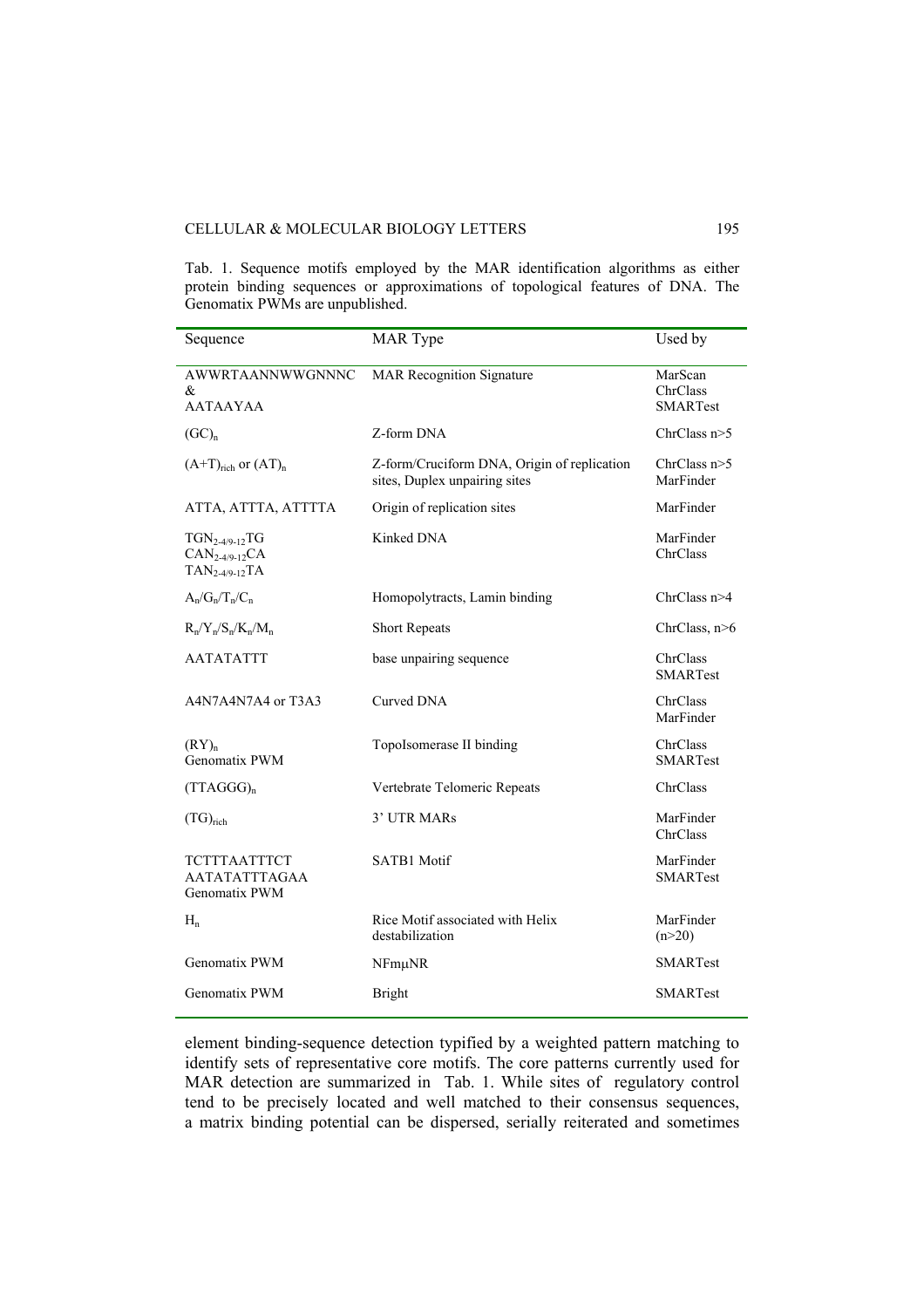poorly matched to proposed motifs. This difference could reflect the process of potentiation, i.e., opening a chromatin domain. Transcription factor binding sites are utilized after potentiation, but those long range *cis*-elements that mediate potentiation must be of sufficient flexibility to permit functional binding, irrespective of whether an optimal or transitional chromatin folding has been achieved. Thus, a protracted binding sequence that is available to the matrix even where the site is sterically hindered becomes favored.

On the one hand, elements that potentiate chromatin, even while benefiting from reiteration over multiple nucleosomes, may not be strictly conserved. Indeed, their very reiteration may well anti-correlate with conservation, since the biological function of a highly reiterated sequence would likely be robust relative to the effects of a base change or insertion-deletion event. On the other hand, MAR sequences that are linked to transcriptional initiation or stabilization would likely be more similar to transcription factor binding elements, exhibiting both higher conservation and perhaps nucleosomal periodicity. Accordingly, we may anticipate that MAR sequences will vary in format from dispersed and reiterated, at the level of the domain, to a single focused element at the gene level.

Several MAR sequence detection strategies have been developed. Most have relied on pattern-matching strategies. These tools adopt sequence pattern approximations to structural models rather than explicitly modeling the structural conformation of the query sequence. Explicit DNA modeling has also been employed which has proven a computationally intensive task. In an attempt to increase specificity and/or selectivity others have adopted meta-approaches where both structural approximations and sequence algorithms are simultaneously applied. Beginning with MarFinder [52], the software tools to detect MARs including SMARTest, SIDD, ChrClass and MARSCAN [53] have evolved a set of strategies that in some ways now differentiate them from other regulatory sequence detection schemes.

#### **SMARTest**

SMARTest [51, 54] has been developed as an element within the Genomatix suite of sequence analysis tools (http://www.genomatix.de) to predict nuclear matrix attachment sites. Detection is determined relative to a set of Position Weight Matrices (PWMs) derived from an unsupervised mining of MAR binding sequences compiled from both the literature, EMBL and S/MARtDB [51]. The sequence alignment tool DiAlign was used to generate representations of the conserved motifs between 34 training sequences from 16 plant (7 in Arabidopsis) and 18 metazoan matrix binding sequences.

DiAlign [55] employs a novel approach to sequence alignment relative to the more widely implemented Needlman-Wunsch [56] approach. DiAlign, and later variants specifically target sequences across multiple training sets that share consistently ordered but not necessarily contiguous subsequences. This approach allows once proximate sequences that have moved apart between species or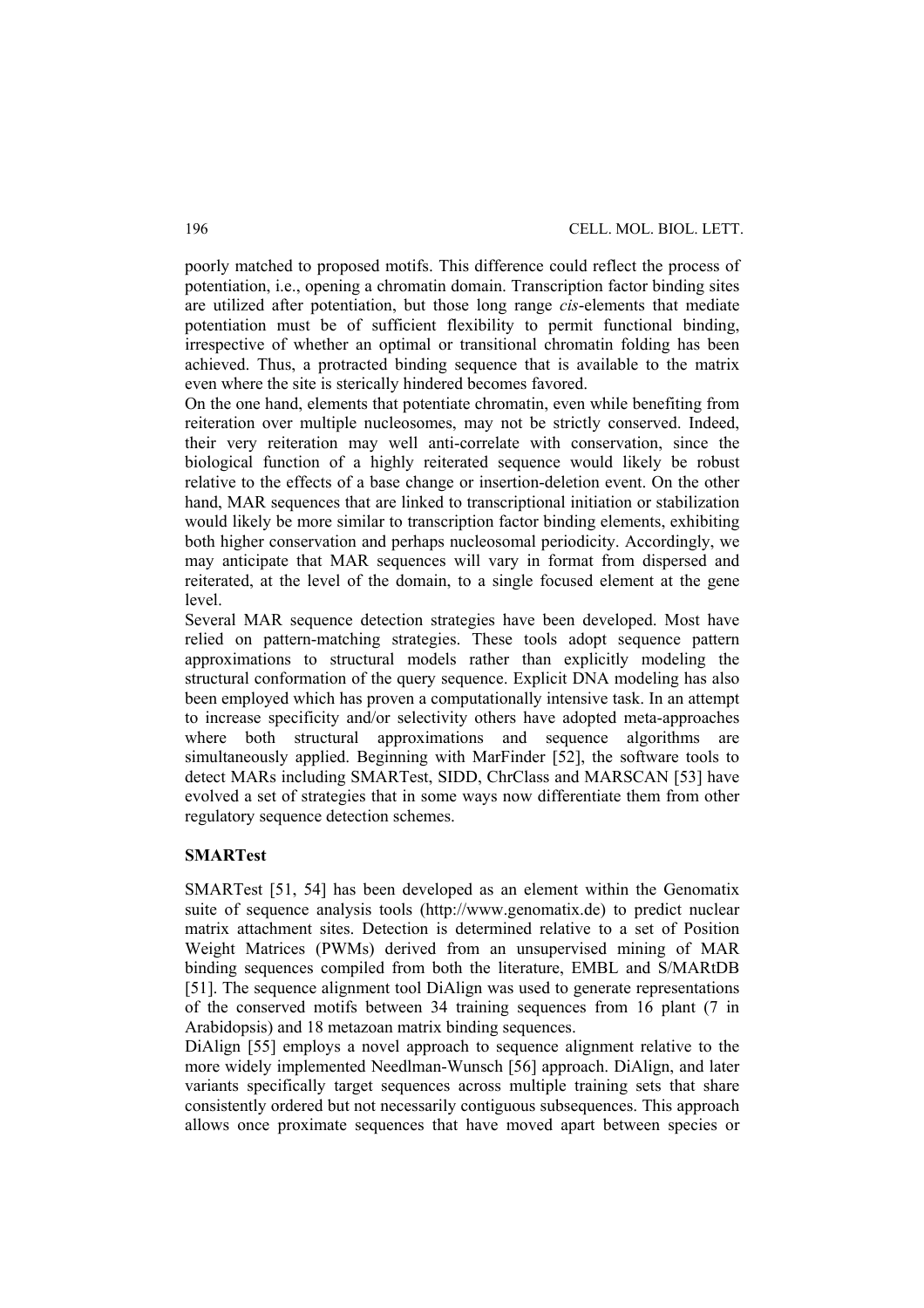# CELLULAR & MOLECULAR BIOLOGY LETTERS 197

across segmental duplications to be re-identified. As such, the DiAlign strategy is well suited for searching multipartite or highly divergent sequences.

Having been transformed into weight matrices [57], conserved sequences from DiAlign were screened using a variant of the Genomatix CoreSearch tool [58]. A total of 97 PWMs were initially identified that ranged in size from 10 to 21 bp. They were present at a frequency of  $\leq$  4 per 10 kb in random genomic DNA. This represents a substantial number of matrices relative to a training set of 34 sequences. When evaluated *post-hoc* against its training set, SMARTest correctly predicted 27 of its 34 training MARs, suggesting that either more subtle PWMs are required or binding modalities that could not be identified using this PWM approach exist.

*A-priori* testing of SMARTest using sequences containing known MARs revealed that relative to 37 experimentally verified MARs in 310 kb of DNA, SMARTest correctly predicted 14 and mispredicted a further 9 sequences. If this is representative of genomic sequences, then estimates are subject to an overprediction or type I error rate of 40%. While the type II error rate of not identifying a biologically known MAR is 62%. Analysis of the *Arabidopsis* genome with SMARTest [54] predicted a MAR approximately every 5.5 kb, a spacing similar to the intergenic distance in this species. The limited sequence diversity of the initial PWM training set as well as the selection of only AT-rich sequences, places a likely lower limit on the type II error possible with the first iteration of this approach. It is noteworthy that this software is under continuous development since its original description in the literature. The predictions made with the tool may be subtly altered over time reflecting the continued refinement of the weight matrices as experimental evidence accumulates.

#### **MARSCAN**

MARSCAN is part of the Emboss suite (http://emboss.sourceforge.net/). An online interactive version of the tool has become available at http://bioweb.pasteur.fr/seqanal/interfaces/marscan.html, while a windows executable can be found at http://perso.wanadoo.fr/ablavier/embosswin/ embosswin.html. MARSCAN uses a similar strategy to the transcription factor module search to identify the bipartite MAR Recognition Signal (MRS) [53]. The MRS is comprised of two AT-rich motifs. They are represented by IUPAC sequence strings AWWRTAANNWWGNNNC of 16 bp and AATAAYAA of 8 bp. The two motifs must be present within 200 bp of each other in order for this region to be classified as containing a MAR. One would expect by chance alone that each pattern would occur once every 128 kb and once every 32 kb respectively in a sequence neutral strand of DNA. An alternate 15 bp IUPAC representation AWARTAANNAWGWNN, with somewhat greater sequence specificity can be derived from the original sequence data. Position weight matrices that provide a confidence weighted representation of the information content of sequences can also be generated from this data.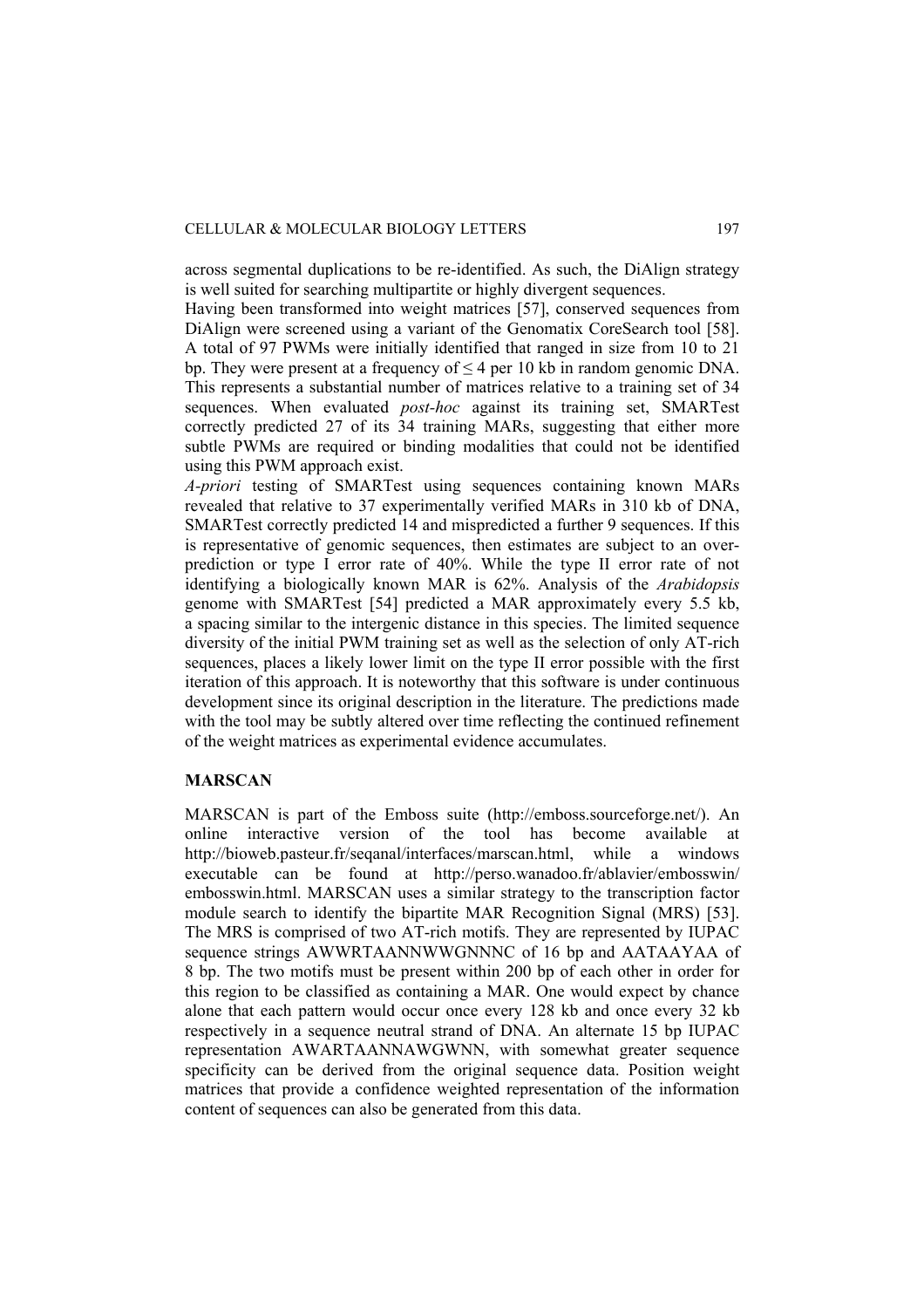The Emboss implementation of MARSCAN relies on generic DNA sequence search algorithms. A string search based on a Boyer Moore strategy [59] with multiple possible mismatches can be undertaken to find the 16 bp sequence. This relatively CPU intensive approach is necessitated by both the sequence mismatch and ambiguity requirements. The shorter 8 base sequence can be searched through a more direct shift approach [60]. Even with the requirement for a relatively fuzzy search, the Emboss tool is well able to accommodate long sequences in a reasonable time (Tab. 2).

Tab. 2. MAR detection algorithms explored against the 4.7 Mb human Chromosome 6 MHC locus. Indicated are the times taken to complete the analysis (top row) and mean number of base pairs assigned to be matrix associated per MAR together with the number of distinct MARs (first column). In the body of the table are the total number of base pairs overlapping between algorithms and the number of overlapping MARs between algorithms. Also shown are the anticipated base pair overlaps from a random base selection of equal size relative to which is derived an enrichment metric.

|                                                          | MarFinder<br>(Time: 20m)                                   | MarScan<br>$(Time: 2m**)$                                     | <b>SMARTest</b><br>(Time: 5m)                               | <b>SIDD</b><br>(Time: 20h)        | ChrClass<br>(Time:<br>$18h^{**}$ |
|----------------------------------------------------------|------------------------------------------------------------|---------------------------------------------------------------|-------------------------------------------------------------|-----------------------------------|----------------------------------|
| MarFinder<br>$(590 \text{ bp} : 27 \text{ MARS})$        |                                                            |                                                               |                                                             |                                   |                                  |
| MarScan<br>$(65 \text{ bp}$ : 447 MARs)                  | 146 bp/4MARs<br>$[97 bp - 1.5]$                            |                                                               |                                                             |                                   |                                  |
| <b>SMARTest</b><br>$(503 \text{ bp} : 282 \text{ MARS})$ | 4kb/9MARs<br>$[0.5 \text{ kb} - 8]$                        | $4 \text{ kb}/61 \text{MARs}$<br>$[866bp - 4.6]$              |                                                             |                                   |                                  |
| <b>SIDD</b><br>$(44 \text{ bp} : 1398 \text{ MARS})$     | 511bp/7MARs<br>$[208 bp - 2.5]$                            | 527 bp/17MARs<br>$[378 bp - 1.4]$                             | $3.4 \text{ kb}/75 \text{MARs}$<br>$[1.8 \text{ kb} - 1.8]$ |                                   |                                  |
| $ChrClass*$<br>$(860 \text{ bp}:1521 \text{ MARS})$      | $10 \text{ kb}/23 \text{MARs}$<br>$[4.4 \text{ kb} - 2.3]$ | $11.6 \text{ kb}/186 \text{MARs}$<br>$[7.9 \text{ kb} - 1.5]$ | 89 kb/220MARs<br>[38 kb - 2.3]                              | 19.3 kb/452MARs<br>$[17kb - 1.1]$ |                                  |

\*all predictions \*\*time taken on a standard 3GHz windows desktop machine

In the absence of extended reiteration, the relative nucleosomal location of the two motifs should be of significance reflecting the formation of an *in vivo* protein complex. As shown in Fig. 2, when the frequency of the distance between the components of the MRS motif [53] is plotted, the distribution reflects the periodicity of the nucleosomally bound DNA. If the motifs are recognized by a single protein complex that binds  $\sim$ 15 bp as in the case of hnRNPa1 [38], then elements offset by  $\sim 60$  - 80 bp could be on the same side of the nucleosome and aligned end to end. This periodicity of  $\sim 86$  bp is denoted by the MRS signal immediately upstream of TAP1 indicated by the red arrows in Fig. 2 [61]. With a periodicity of  $~155 - 200$  bp the motifs could colocate with a slightly different orientation on the linker strand crossover. If colocation on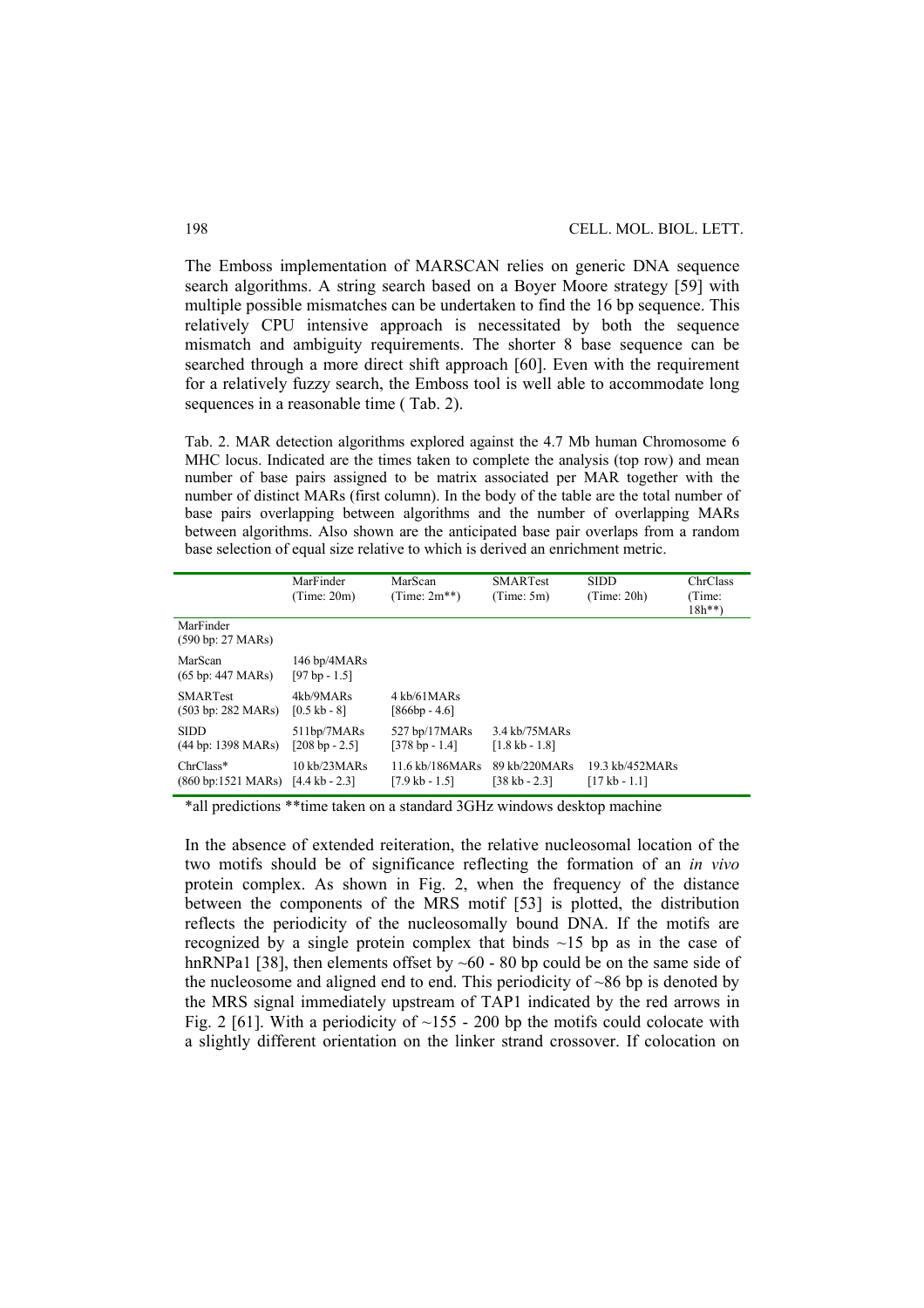

Fig. 2. Spacing between the MRS bipartite AWWRTAANNWWGNNNC and AATAAYAA motifs. The points represent the number of times the MRS bipartite signature with that spacing was identified within non-overlapping 20 base pair windows [52]. The spacing of the major histocompatibility complex MRS sites upstream of TAP1 corresponding to experimentally validated MARs are shown as red arrows [61]. The distribution is indicative of a preferential nucleosomal orientation for the MRS motifs on the 85 nucleotide turn around the nucleosome.

one side of the nucleosome is favored, then an offset around 0 bp would be preferable, as larger offsets would incrementally be more likely to be located on either a linker or neighboring nucleosome depending on the location of the first binding site. Indeed the colocation of several elements at the dyad center of the SV40 nucleosome and at entry and exit locations has been noted [53]. The two components of the motif may share similar nucleosomal positioning as above. MARSCAN could potentially be extended to better predict the *in-vivo* binding potential if a compound probability density function derived from the inter-motif distance is incorporated as part of the algorithm. The median MRS-MRS distance predicted with MARSCAN in the mammalian genome matches the median periodicity of genes within gene-clusters but not the much longer average intergenic distance outside of these clusters.

# **STRESS INDUCED DUPLEX DESTABILIZATION (SIDD)**

SIDD has been continuously honed since its initial introduction in 1979 [62-65]. The approach models the distribution of torsional stress along a sequence, dividing this between a non-optimally wound helical structure and base unpaired regions. Identifying regions with a propensity for base unpairing can identify functionally specific sites of protein binding. For example, these base unpaired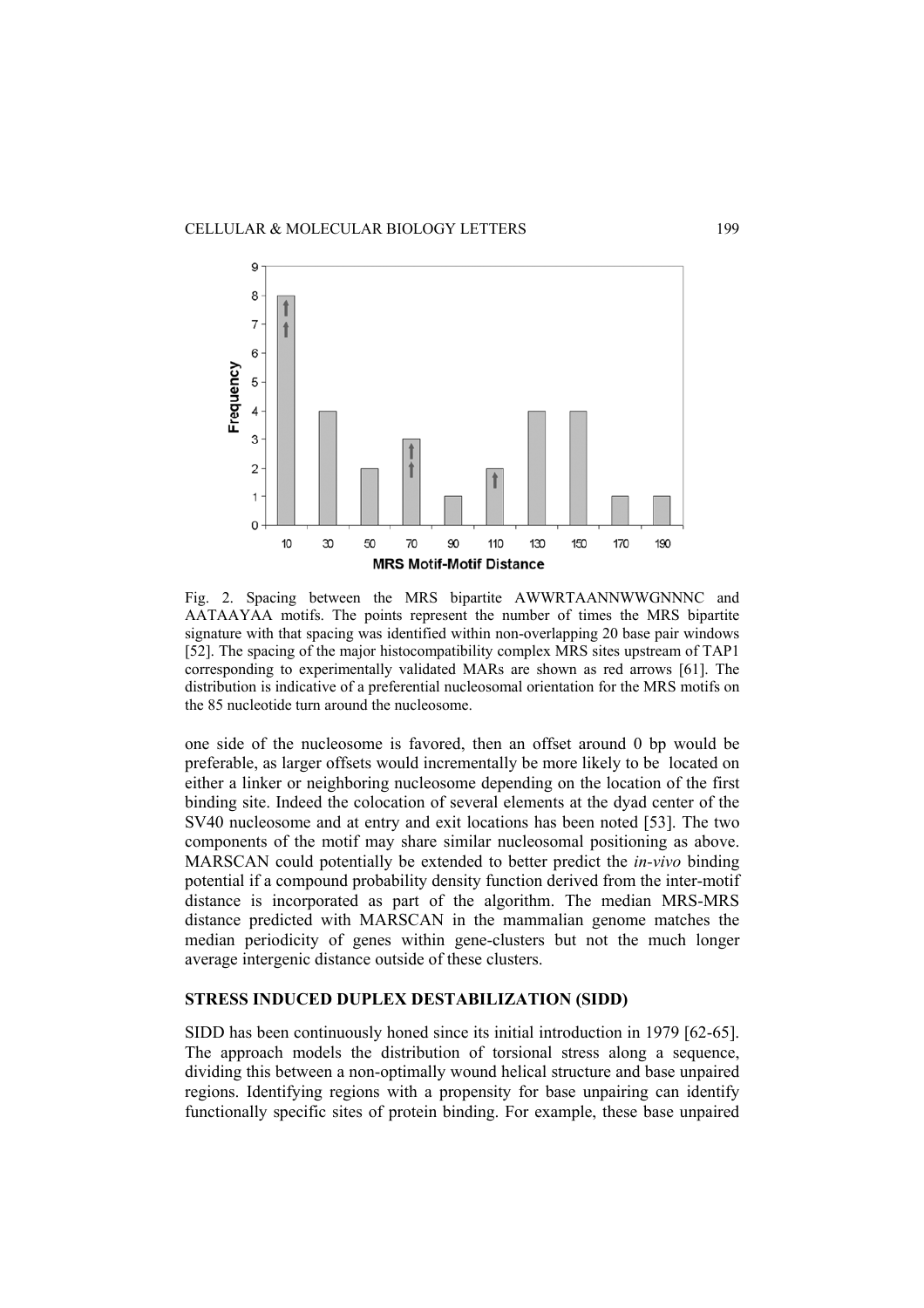regions are often coincident with sites of transfactor contact that require base unpairing for strand interaction. One of the most energetically favorable regions for strand destabilization is AATATATTT [66]. Depending on context AATATATTT could serve as an AT rich origin of replication. Accordingly, early replicating sequences have been associated with nuclear matrix binding by nascent strand excision [67, 68].

Applying or removing stress always changes the form of superhelical coiling in a manner that is partitioned between its two orthogonal curvature elements, the writhe Wr (number of superhelical turns) and the twist Tw (number of helical turns). In a continuous loop these sum to the structurally constant linking number Lk:

$$
Lk = Wr + Tw \tag{1}
$$

In a relaxed state, β-DNA forms a 10.4 base right handed slightly negatively supercoiled helix that repeats every 3.5 nm. This is a state optimally configured to wrap the strand of DNA around the nucleosome. The energy minima of the relaxed state  $Lk_0$  is achieved with 70:30 Wr:Tw [69]. Any change in Tw that is not compensated by Wr or vice-versa, leads to an accumulation of torsional energy α typically applying a more negative superhelical stress:

$$
\alpha = Lk - Lk_0 \tag{2}
$$

Local sequence characteristics can be used to determine how this stress is then distributed along the strand when modeled under physiological conditions in which  $\alpha/LK_0$  can be taken as approximately -0.055 [70]. The process of distributing torsional energy and relieving stress takes place as a competition between sites. Exceeding a sequence-specific threshold initiates the process of destabilizing a duplex at a core unwinding element that is energetically predisposed to initiate base-pair dissociation. Once the energy has been released to split this unbound base pair, the region can readily undergo further destabilization. For a given temperature and salt concentration, the stiffness of both unpaired (freely coiled) and helical structures are experimentally known. Hence the free energy for all possible combinations of destabilized DNA can be calculated. The algorithm reports the propensity to occupy a denatured state for each nucleotide position along the sequence.

#### **SIDD approaches**

The initial implementation of SIDD [71] considered that any linking number other than  $Lk_0$  develops additional helical stress that will be distributed between the torsional Tw component  $D_t$  and an experimentally determined residual Wr bending. The torsional difference  $D_t$  can either distort without destabilizing the helical structure  $T_{helix}$  or be rapidly dispersed in a denatured coiled structure  $T_{coil}$ :

$$
D_t = \Delta T_{coil} + \Delta T_{helix}
$$
\n(3)

It is evident that the energy dispersed through each structure is the product of the rate at which that structure releases excess torsional stress less the energy required to form that structure for a given number of bases. For a coiled state of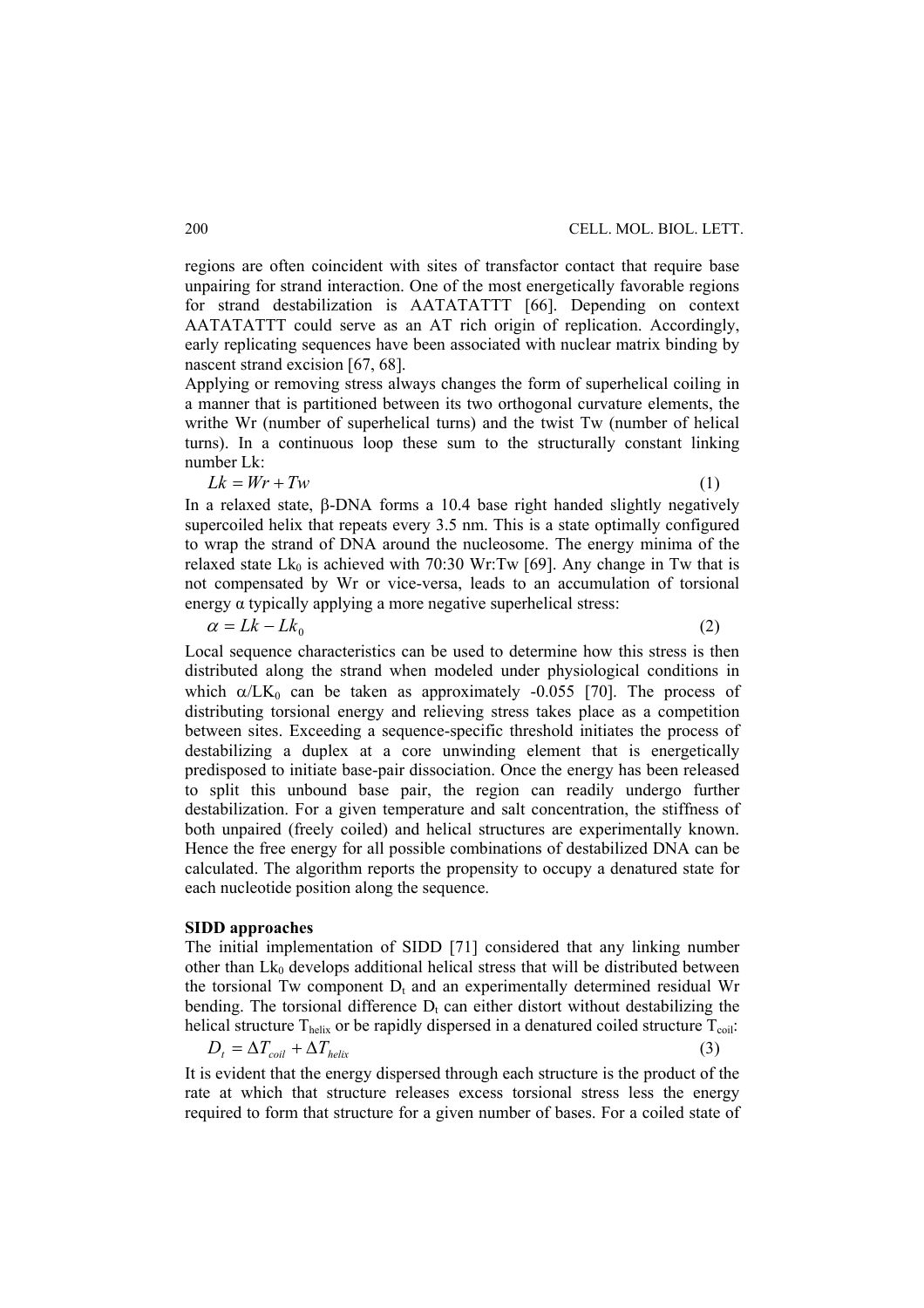n unpaired bases accommodating a twist rate of  $R<sub>c</sub>$  above that of the unstressed duplex, the released torsional deformation is:

$$
\Delta T_{coil} = \frac{nR_c}{2\pi} - \frac{n}{10.4}
$$
\n<sup>(4)</sup>

As SIDD was refined, the twist rate  $R_c$  was permitted to vary with base (k) along the base unpaired region as  $R_{c(k)}$ . The free energy of this denatured conformation has three components:

- 1. the energy required to melt n base pairs where the melting energy of the i'th base pair is Bi
- 2. the additional energy required to melt the first base pair in the sequence  $A_i$
- 3. the linearly elastic free energy required to maintain a limit thin molecule of coiled torsional stiffness  $S_c$  at an excess twist relative to the  $R_c$  over n bases.

Since  $A_i$  and  $B_i$  are known to trace complex relationships with respect to variables such as temperature, ionic concentration and nearest neighbor, a range of values derived under varying experimental conditions are used. In alternate approaches a single biologically based approximation replaces these terms. With  $\overline{A_i}$  and  $B_i$  mapped, the free energy of the denatured DNA can be represented as:

$$
E(n)_{coil} = \frac{nS_c R_c^2}{2} + A_j + \sum_{i=1}^{n} B_i
$$
 (5)

For non-destabilized helical DNA having a non-optimal twist rate  $R<sub>h</sub>$  over n turns, twist is released at a rate of:

$$
\Delta T_{helix} = \frac{nR_h}{2\pi} - \frac{n}{10.4}
$$
\n(6)

For a retained helical conformation the free energy term does not require a melting energy component. Hence the free energy of a helix of excess twist rate  $R_h$  and a torsional stiffness  $S_h$  is represented as:

$$
E(n)_{helix} = \frac{nS_h R_h^2}{2} \tag{7}
$$

The energy states of a sequence of N bases in which n are in a coiled state and (N-n) remain in a helical state can now be explicitly calculated. Since the residual superhelicity within the helical region is the difference between the total excess twist and that which is not released in the coiled state, the residual excess helical twist can itself be expressed in terms of the length of the denatured region and the total twist to be relieved is:

$$
R_{h} = \frac{(2\pi D_{t} + \frac{2\pi n}{A_{i}} - nR_{c})}{(N - n)}
$$
(8)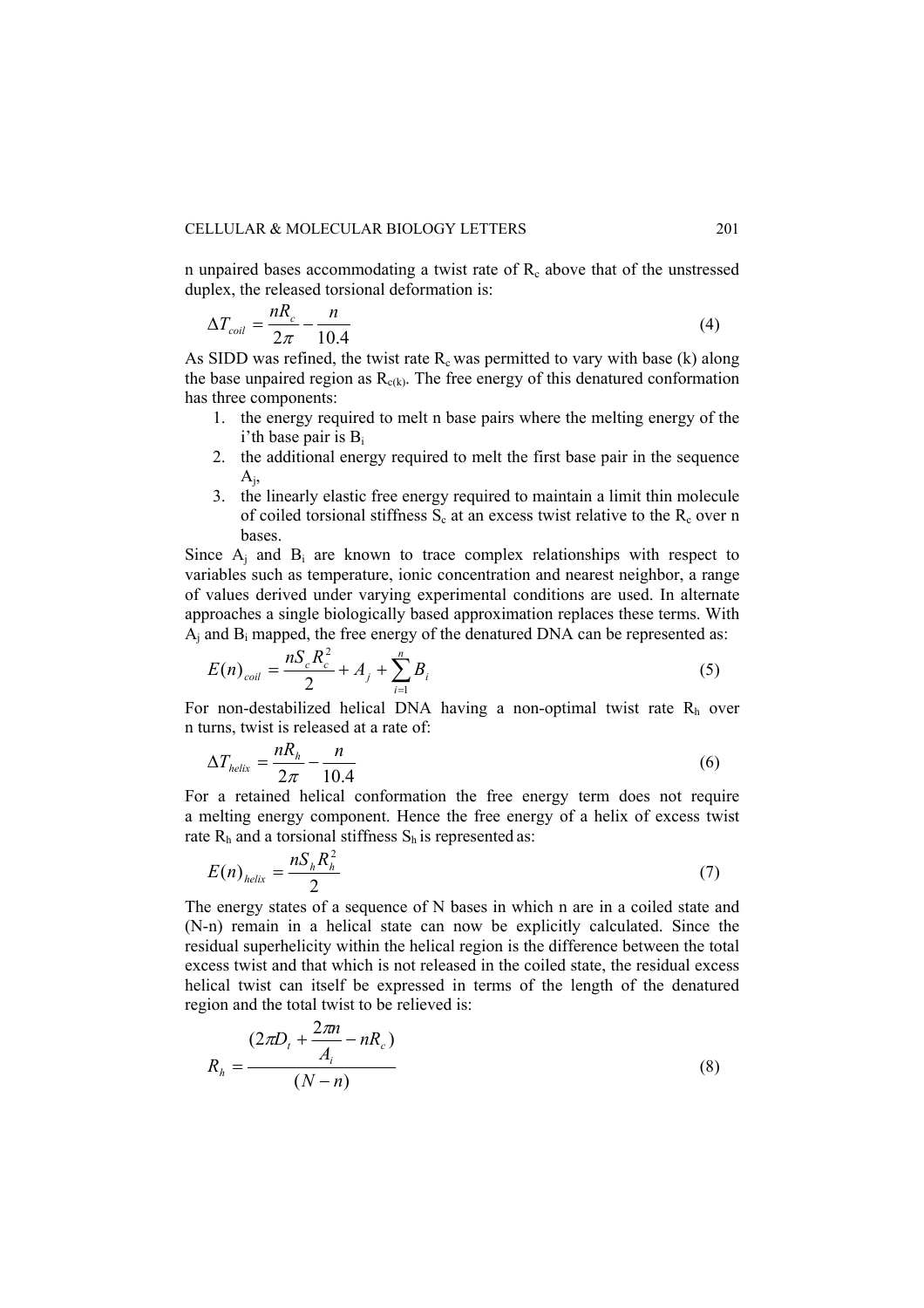Substituting the  $R_h$  expression into equation (7) and introducing the free energy for n of N bases starting at base j being in a coiled state as derived from [5] yields:<br> $\mathbf{r} \times \mathbf{p}^2$   $\mathbf{r} \cdot \mathbf{r}$   $\mathbf{r} \times \mathbf{p}^2$   $\mathbf{r} \times \mathbf{p}^2$   $\mathbf{r} \times \mathbf{p}^2$ 

$$
E(R_c, n_j, N) = \frac{nS_c R_c^2}{2} + A_i + \sum_{i=j}^{n+j} B_i + \frac{S_h}{2(N-n)} \left[ 2\pi (D_t + \frac{n}{A_i}) - nR_c \right]^2 \tag{9}
$$

The approach solves for  $R_c$  by partial differentiation since for a given n, an energy minima is found where  $\frac{dE}{dr} = 0$ *dRc*  $\frac{dE}{dE} = 0$ . This permits substitution of R<sub>c</sub> with an

expression dependent solely on  $n_i$ , N, the imposed stress and the high torsional stiffness  $S_h$  (8.5x10<sup>-12</sup> erg/radian<sup>2</sup>) of the helix and more flexible  $S_c$  (3.6x10<sup>-13</sup>) erg/radian<sup>2</sup>) of the coil:

$$
E(n_j, N) = \frac{nS_c \left[ \frac{2\pi S_h(D_t + \frac{n}{A_j})}{S_c(N-n) + S_h n} \right]^2}{2} + A_j + \sum_{i=j}^{n+j} B_i + \frac{S_h}{2(N-n)} \left[ 2\pi (D_t + \frac{n}{A_j}) - n \left[ \frac{2\pi S_h(D_t + \frac{n}{A_j})}{S_c(N-n) + S_h n} \right] \right]^2
$$

 (10) Alternatively, the torsional stiffness can be replaced by residual superhelicity due to its relatively small energy contribution and the need to simplify the calculation of the partition function. In either case, three potential sequence states can be identified for a given set of bases and these are largely dependent upon the melting energies B and to a lesser extent A. When B is zero, a helical structure does not form. However, when B is excessive, the helical structure is never destabilized under biological conditions. Only when B lies between these values, as in physiological DNA, can a partially destabilized duplex form. The propensity of a sequence to base-unpair can then be determined by the distribution of possible energy states corresponding to varying values of A  $(\sim 11$ kcal/mol) and B  $(G= C: 1.31$  kcal/mol) B  $(A=T: 0.26$  kcal/mol) along the sequence [72].

The distribution between the possible energy states  $E(n_i,N)$  is modeled as a Boltzmann distribution. The extent to which physiologically constrained and actively maintained DNA will be free to adopt the states of an ideal Boltzmann distribution is interesting. It is then a computationally intensive task to determine the normalizing partition function for the Boltzmann distribution due to the unconstrained number of low occupancy higher energy levels. SIDD employs various simplifying summation schemes over the higher order elements to determine the partition function Z [70]. Once computed, this yields the probability p of any given state as a function of the energy of that state, temperature T and the Boltzmann constant k: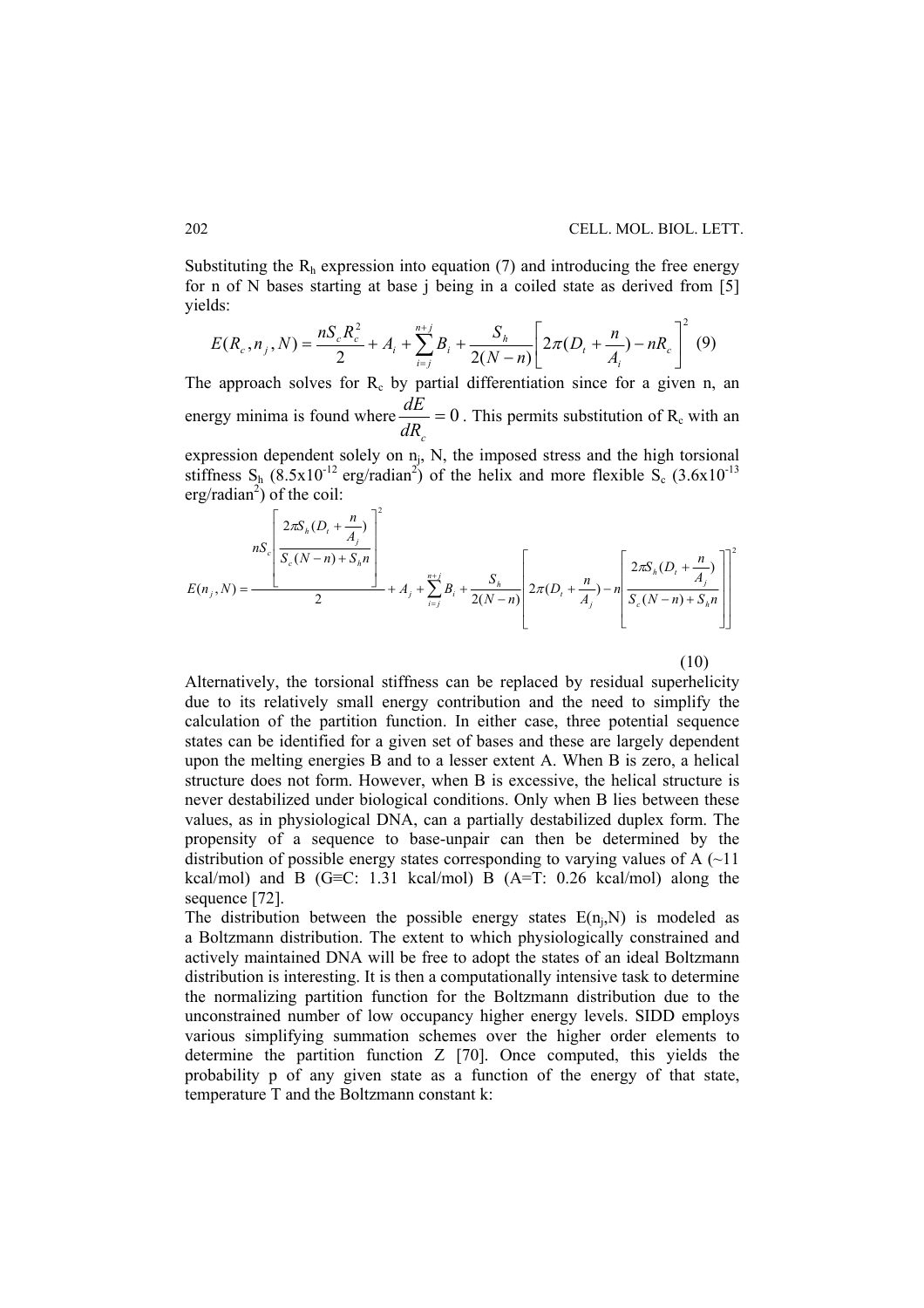#### CELLULAR & MOLECULAR BIOLOGY LETTERS 203

$$
P(E(n_j, N)) = \frac{1}{Z} e^{\frac{-E(n_j, N)}{kT}}
$$
\n(11)

Biologically normal salt and temperature conditions are introduced and the distribution integrated to determine the relative proportion of states lying above the dissociation threshold for each base in a queried sequence.

SIDD has been refined to include a more rigorous analysis of the partition function [72] as well as corrections for local stacking [73] energies. It is clear that a SIDD strategy will identify functional binding sites as regions with a propensity for base unpairing. These will include a multitude of elements, e.g., MARs and transcription factors. Given the ongoing development of SIDD, it is valuable to date each profile produced with tools such as WebSIDD [63]. While SIDD identifies DNA conformations that likely approach a base unpaired state, other DNA conformations such as curved and kinked DNA have also been shown by statistical analysis to be bound by matrix proteins. The tools to model these and other conformations could likely be enhanced through sequence affinity and destabilization strategies.

#### **ChrClass**

ChrClass [74, 75] (ftp://ftp.bionet.nsc.ru/pub/biology/chrclass/chrclass.zip) uses motif based supervised machine learning to develop a MAR classification function. IUPAC representations of potentially classifying motifs are then assessed relative to known S/MAR binding sites through a linear discriminant approach. Many of the motifs used are similar to those detected by MarFinder (Tab. 1). To form the initial training set, 27 animal and plant sequences were collected from the literature. In addition, 16 sequences bound to the protein cores of central rosette-like features of interphase chromosomes, along with 35 bound to the synaptonemal complex, 25 associated with the nuclear lamina and 24 from 1.5 kb 5' promoter regions of facultatively expressed genes were included. The length of each sequence was matched using 116 randomly generated base neutral sequences. The Linear Discriminant Analysis (LDA) based classification was then derived on the basis of the partitioning of the set of published consensus MAR motifs relative to these training sequences.

To generate a classification function with maximal separation, the published classification motifs were evaluated and where predictive power relative to the training sequences was found, used as the independent variables of the classification function with correlation weights b. These independent variables were combined in the ChrClass software to predict the dependent group classifications h for each of a set of tested sequences (equation 12). The training step of an LDA can take various forms and several classification functions can be chosen. However, the assumed prior distribution in the standard Bayesian approach is a variance standardized normal or normal-transformed distribution. The independent variables are weighted to optimize the ratio of the between class variance to within class variance with a view to approaching complete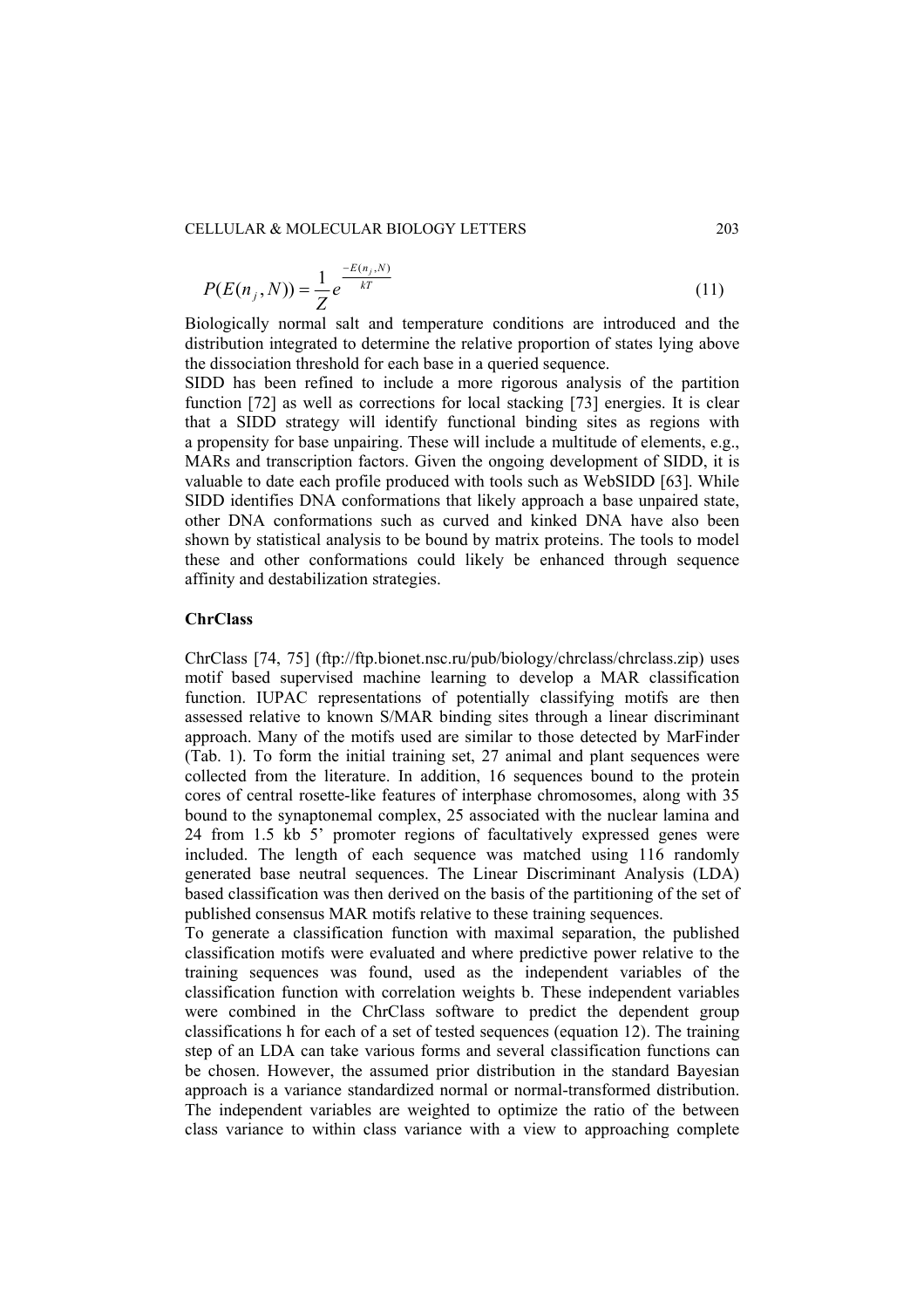linear separation. The approach is particularly suited to MAR analysis, as the classifying sequences are not required to be orthogonal. This approach has the potential to recognize some of the mutual information between classifiers. The canonical root function resembles the integration of the vector input subspaces into the most significant compound (principal) axis generated by:

$$
h_k = b_{k0} + b_{k1}X_1 + \dots + b_{kn}X_n
$$
\n(12)

Where  $X_{1...n}$  are the frequencies of the training motifs in the tested sequences and  $b_{kn}$  are the weights for sequence k with respect to sub-sequences 1 to N. Given that the training functions (Tab. 1) are generally AT-rich and hence not orthogonal, the parameters that represent mutual sequence entropy and variance would generally not be simple Euclidian distances, i.e., the estimated covariance matrix elements a<sub>ij</sub> would not be diagonal:

$$
b_{ki} = (N - K) \sum_{j=1}^{n} a_{ij} X_{jk}
$$
 (13)

ChrClass uniquely predicts the nuclear sub-localization of the MAR on the basis of the differences noted in the posterior distributions between several training sequences. For example, rosette-structure (CS) DNA was most readily classified while lamin binding DNA was least readily classified. This is consistent with observations that lamin binding is driven by higher order DNA structure and hence not well represented by simple sub-sequences. The prediction quality of ChrClass is also returned as either a confidence measure for the classification or an indicator of potential binding affinity.

While providing a more powerful approach than a simple presence absence test, ChrClass remains limited in the extent that it can model the subtle matrix of cross interactions between candidate MAR sequences that a Markov or ANN approach could incorporate [76]. Given the rapid pace at which the literature describing the modes of matrix binding is growing, the potential for further development of MAR detection using linear, quadratic and flexible discriminant approaches is evident.

# **MarFinder**

MarFinder [77] (http://www.futuresoft.org/MarFinder/), commercialized as MarWiz, uses a semi-supervised approach to MAR detection. The original motifs that define the MAR sequences as well as the higher order DNA structures were derived from the manual curation of the literature. The motifs are represented as IUPAC subsequences that are combined in Boolean sets to form rules. However, the exact combination of the motifs contributing to a MAR is not defined, making the search approach partially unsupervised. MarFinder is essentially a rule density scanner with a correction introduced for local genomic nucleotide bias based on the probability of randomly detecting one of the target sequences. Tab. 1 compares the core motifs employed by MarFinder alongside those of the other strategies. There are 19 core MarFinder motifs that are combined to form 6 core MAR detection rules. A further 20 motifs are under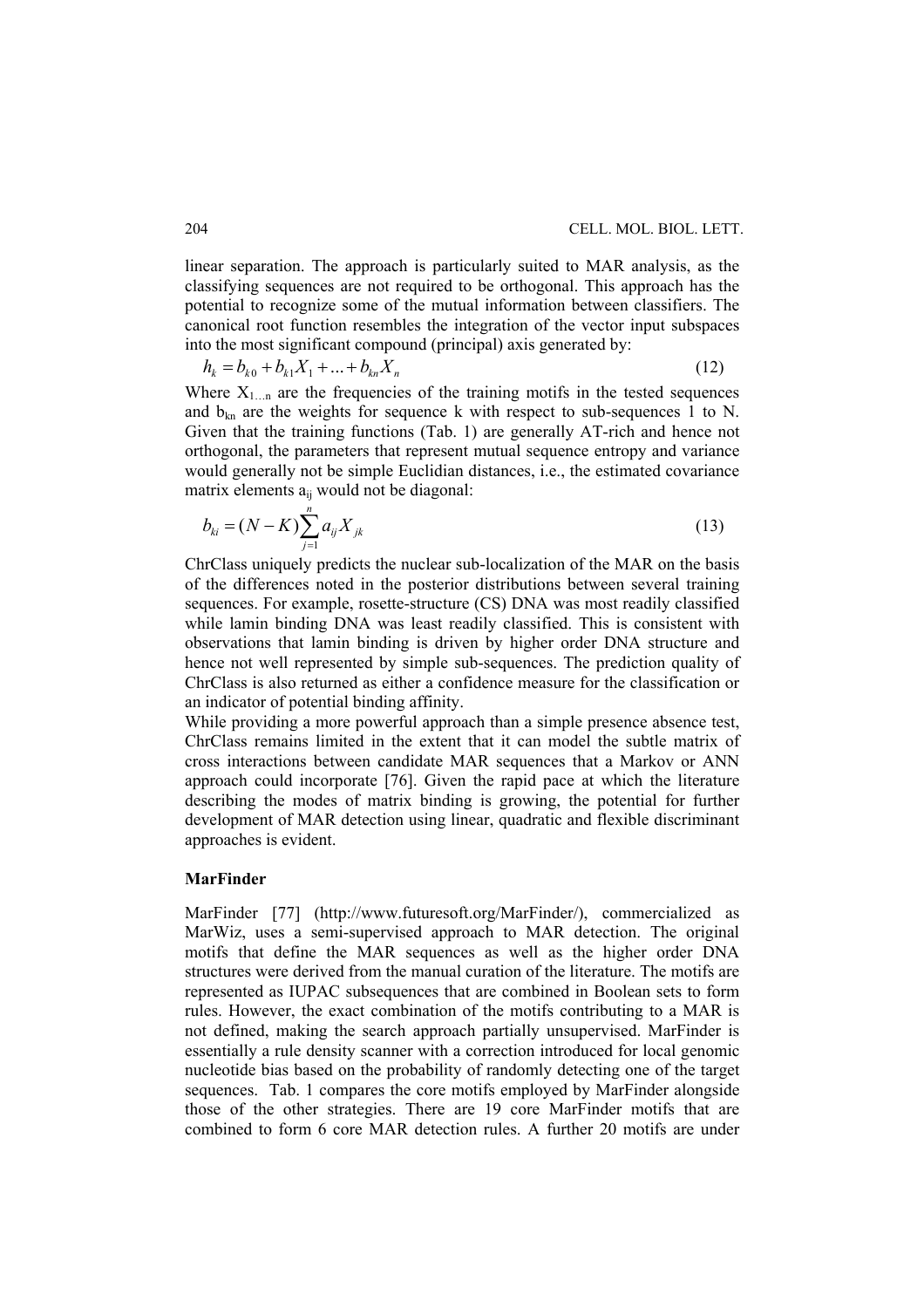development for inclusion in MarWiz. These are represented by 11 augmented rules [78]. Implementation has met with tempered enthusiasm by the lack of understanding their interdependence.

The probability of the background occurrence of each motif relative to the local base sequence bias is first calculated. Accordingly, in an unbiased random sequence the motif AATT would have a 1/256 (0.004) chance of being present, while in a sequence where  $40\%$  of bases are A and  $20\%$  T, the probability would be  $0.4^{2} \times 0.2^{2}$  (0.006). Each rule is then defined as a probabilistic model created by combining the background probabilities of discovering the matching motifs.

A 1000 bp sliding window with a 100 bp step was adopted as the default, since MAR binding regions are anticipated to range from  $100 - 500$  bp. The user is able to set various parameters including the rules used, the p value threshold for a MAR (default: 0.7), as well as the number of consecutively detected windows required to indicate the presence of a MAR (default: 3). For each window of length W the background sequence bias is calculated and hence for each rule i the  $p_i$  of its random occurrence is calculated. The observed rule detection probabilities relative to this background are combined as independent Poisson processes with parameter  $\lambda_i$  given by p<sub>i</sub>W. Hence the probability P of observing a set of  $f_{1...k}$  matches to k rules each with a bias corrected probability of occurring over the W bases of  $\lambda_{1}$  k is:

$$
P = \prod_{i=1}^{k} \frac{e^{-\lambda_i} \lambda_i^{f_i}}{f_i!}
$$
 (14)

The MAR potential is defined as  $log(1/\alpha)$  where  $\alpha$  is the probability of rejecting the null hypothesis given  $x_i$  instances of each rule is:

$$
\alpha = \sum_{x_1 = f_1}^{\infty} \frac{e^{-\lambda_1} \lambda_1^{x_1}}{x_1!} \sum_{x_2 = f_2}^{\infty} \frac{e^{-\lambda_2} \lambda_2^{x_2}}{x_2!} \cdots \sum_{x_m = f_m}^{\infty} \frac{e^{-\lambda_m} \lambda_m^{x_m}}{x_m!}
$$
(15)

Several elements require consideration. It may be anticipated that sequences that fall below the MAR detection threshold in ChrClass will be reported as candidates by MarFinder, since support will be derived from multiple rules matching the same underlying sequence. For example, multiple ORI (origin of replication initiation) sequences will also be identified by the AT rich rule. A model of independent Poisson processes requires a high degree of rule independence. In its absence, an interdependence or mixing function is required. Clearly this criteria is breached for a set of short largely AT-rich motifs. Hence, a meta or compound Poisson process that introduces mixing density functions may be useful.

# **DISCUSSION**

The *in-silico* strategies described above include many common elements in part due to the literature they share. As summarized in Tab. 1, SMARTests' PWMs will likely reflect to a certain extent the IUPAC sequences used by both ChrClass and MARFinder. Similarly, SIDD's core base unpairing regions can be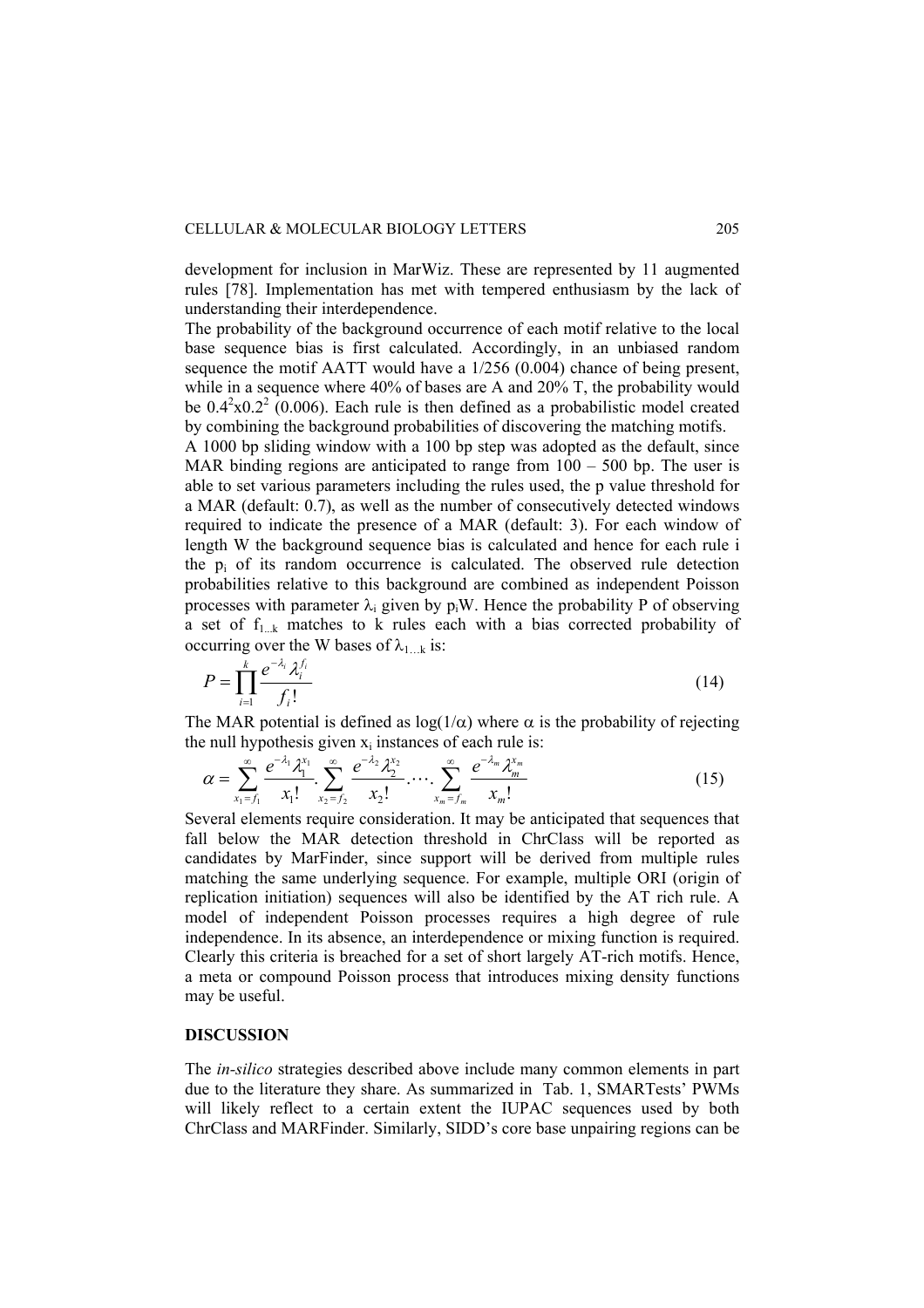approximated by AATATT and ATATTT, corresponding to MARFinder's origin of replication initiation motif. The DNAse I sensitive purine-pyrimidinetract  $(RY)$ <sub>n</sub> found in DNA triplex structures is used by ChrClass to represent the core topoisomerase II binding signal that is represented by a consensus binding motif in MARFinder. Like MARFinder, SMARTest uses a pre-determined threshold density of classifier matches to the sequence. The incorporation of a statistical distance correction term and a cross-interaction matrix based on observed coincidence or anti-coincidence of MAR sequences may extend these approaches.

Several studies have been pursued to biologically evaluate nuclear matrix binding relative to *in-silico* predictions [31, 79]. One of the first studies compared the ability of MARFinder, MARSCAN and SMARTest to accurately identify the MARs encompassing the human beta-globin domain [31]. All of the programs tested, over-predicted the sites of attachment. The significance of this discordance is not immediately obvious since the sites of nuclear matrix attachment physically changed depending on cell type and expression status. This exemplifies the complex nature of the nuclear matrix detection problem. Using these and other *in-silico* approaches and again tolerating a substantial over-prediction, Purbowasito aligned 95% of the experimentally validated MARs [79] with at least one of the predictions. These and other studies have consistently revealed a residual variance even after the substantial overprediction between the *in-silico* predictions and the *in-vivo* evidence.

Tab. 2, summarizes the extent of inherent concordance between algorithms employed with their default parameters. All were tested on a 4.7 Mb segment of human chromosome 6 that incorporates the major histocompatibility complex (Unigene Build 35.1 Chr6:28,804,582-33,559,407). The left hand column describes the average MAR length per algorithm and total number of MARs discovered. The body of the table records the total length of overlapping predictions and number of mutually distinct overlapping predictions. Given the number of base pairs predicted by each pair of algorithms, the enrichment in overlap between predictions relative to a completely random base selection of equal length is noted. The column header row records the time taken to complete the analysis from which it is clear that only a subset of the approaches are currently suitable for rapid chromosome or genome-level analysis. Of the 282 SMARTest predictions, 220 overlapped at least in part by the 1521 predictions made by ChrClass. Equally, 4 kb of the 16 kb predictions made by MARFinder (MarWiz) overlap the 142 kb of predictions made by SMARTest. In contrast, the predictions made by SIDD relative to those of ChrClass and MARSCAN overlap only slightly. This occurs more often than would be expected by chance alone. That the extent of concordance reflects the approaches to selecting training sequences is beyond doubt. However, since all the approaches are ultimately derived from an evidential base, it raises the issue as to whether multiple and in some cases relatively well differentiated classes of MARs are being predicted. For example, SIDD and MARSCAN predictions are derived from essentially unrelated assumptions. Their oligonucleotide length sequence predictions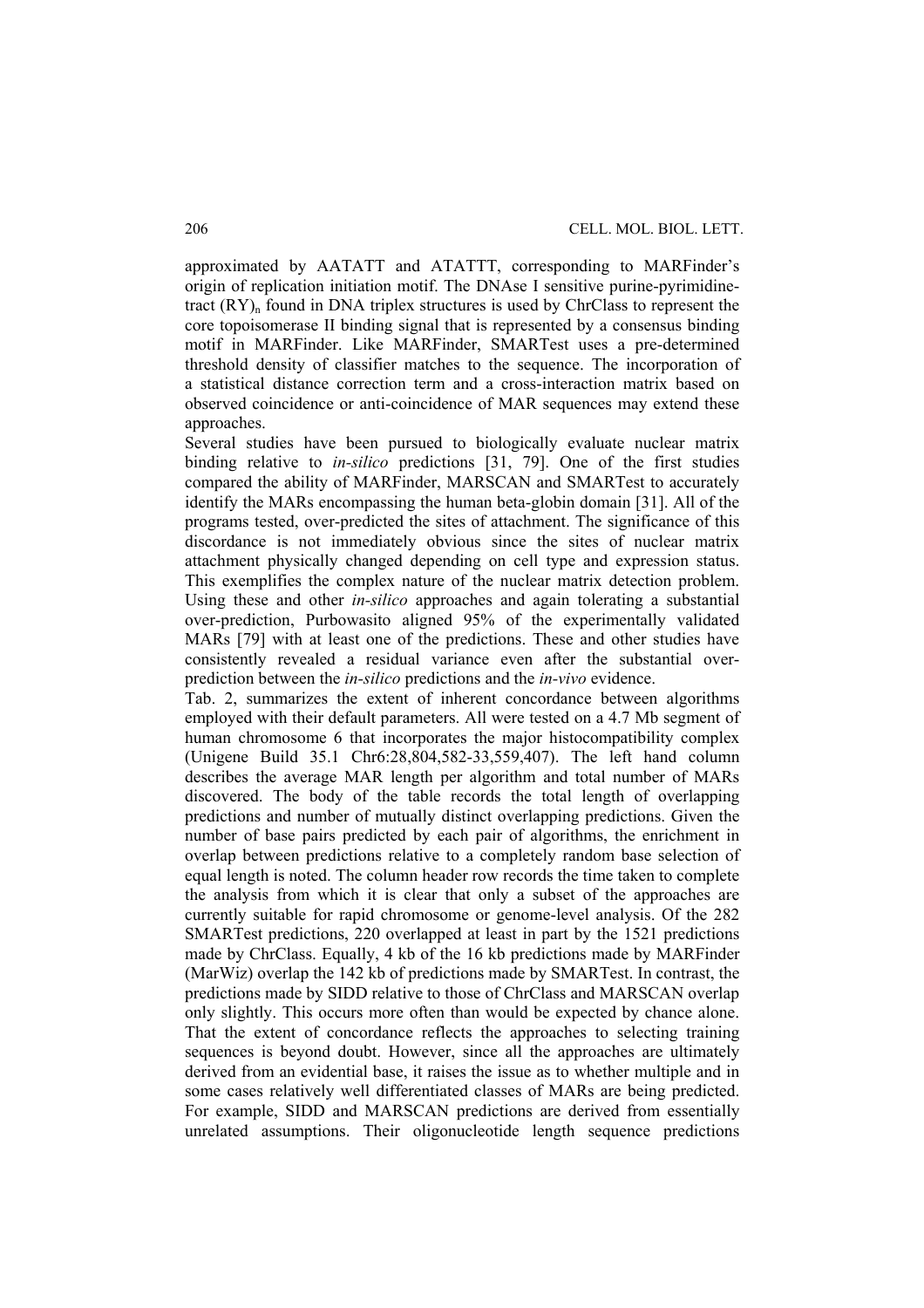markedly contrast the requirements made by MarFinder for the extensive classifier reiteration necessary to define MAR sequences. The extent of both over-prediction and algorithm disconcordance supports the conclusion that further algorithmic development may prove beneficial.

Several promising routes are already being explored. To address over-prediction, further iterations of SIDD are anticipated that will better differentiate among the different binding features through their iteration profiles. The SIDD approach will nonetheless remain limited by the standard modeling factors. It is inherently a simplification relative to regional topological constraints outside of the modeling parameters. Some of these exogenous factors as well as the subtle electrostatics of thermally perturbed DNA are however already being incorporated in other work [80].

There may well be evidence to suggest that not only are MAR domains differentiated, but that the forms of MAR binding predicted by the algorithms is multi-level. This would extend the notion of biological differentiation around facultative and constitutive MARs and open up the potential for algorithms to target features located at different levels of a hierarchy. This is a modality that has been proposed elsewhere from diverse evidence [32, 81]. Indeed some tools, notably ChrClass, implicitly define a hierarchy by noting different values of n, i.e., the motif reiteration required to demonstrate a MAR. The MRS would lie at the base of such hierarchy, resembling the transcription factor binding site. Major constitutive chromosome organizing sites that coordinate the chromatin domains on a broad scale would require much longer clusters of matrix attachment regions in order to be readily targeted in decondensing chromatin. Such stratified functional differentiation would contribute to the long standing debate over the validity of simple loop models. If a stratified model is accepted, then the compound *in-silico* approaches to MAR identification will require further development to associate the form of MAR binding to the extent of reiteration, fuzziness and ultimately to broader genomic neighborhood features.

**Acknowledgements.** This work was supported by NICHD grant HD-36512 to S.A.K. Predoctoral fellowship support to A.K.Q. from the American Heart Association supported by grant 0515441Z is gratefully acknowledged.

#### **REFERENCES**

- 1. Boulikas, T. Nature of DNA sequences at the attachment regions of genes to the nuclear matrix. **J. Cell. Biochem.** 52 (1993) 14-22.
- 2. Fawcett, D.W. On the occurrence of a fibrous lamina on the inner aspect of the nuclear envelope in certain cells of vertebrates. **Am. J. Anat.** 119 (1966) 129-145.
- 3. He, D., Zeng, C. and Brinkley, B.R. Nuclear matrix proteins as structural and functional components of the mitotic apparatus. **Int. Rev. Cytol.** 162B (1995) 1-74.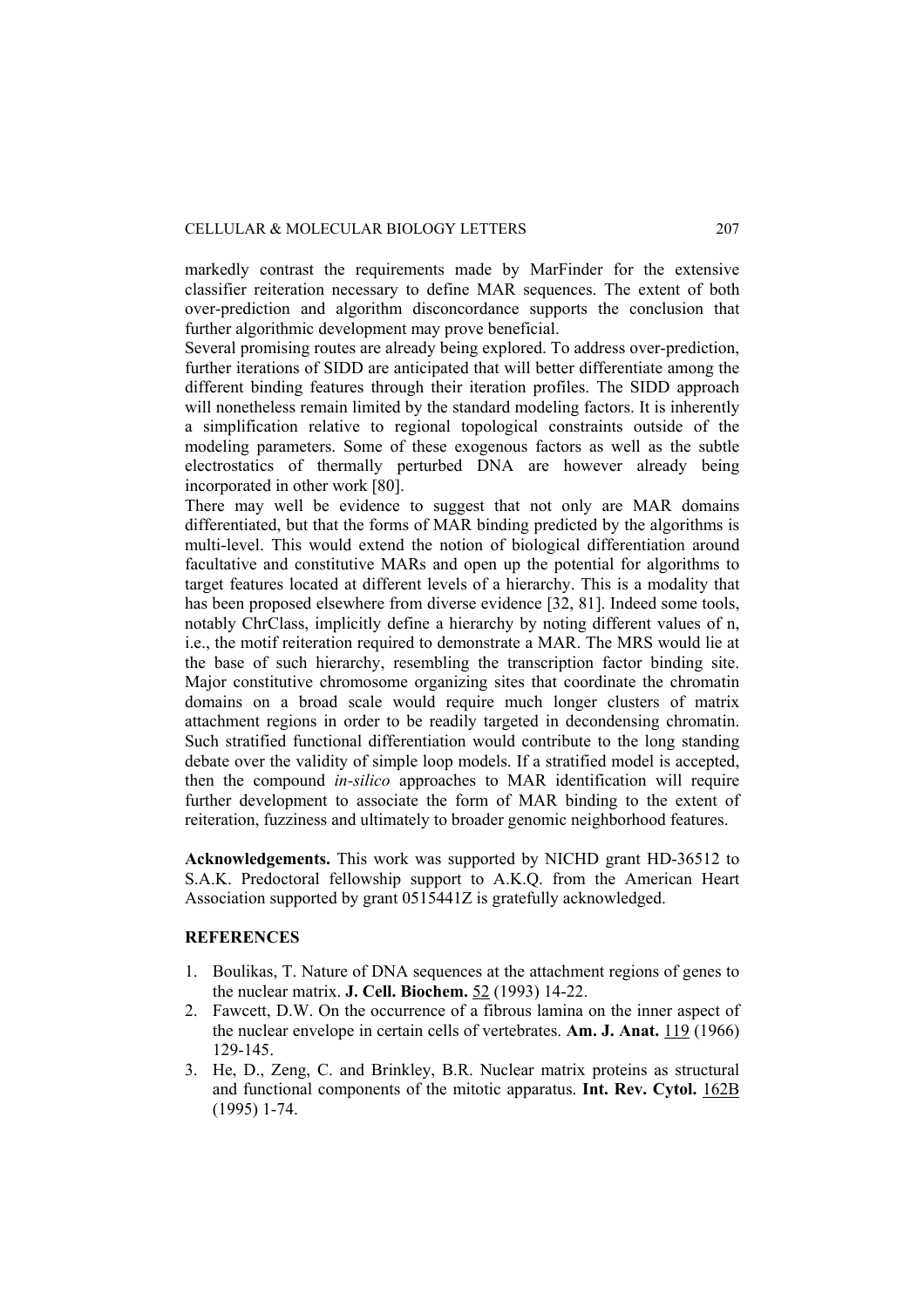- 4. Stadler, S., Schnapp, V., Mayer, R., Stein, S., Cremer, C., Bonifer, C., Cremer, T and Dietzel, S. The architecture of chicken chromosome territories changes during differentiation. **BMC Cell Biol.** 5 (2004) 44.
- 5. Cremer, T. and Cremer, C. Chromosome territories, nuclear architecture and gene regulation in mammalian cells. **Nat. Rev. Genet.** 2 (2001) 292-301.
- 6. Gotzmann, J. and Foisner, R. Lamins and lamin-binding proteins in functional chromatin organization. **Crit. Rev. Eukaryot. Gene Expr.** 9 (1999) 257-265.
- 7. Mika, S. *NMP-db* Available from: http://cubic.bioc.columbia.edu/db/ nmpdb/.
- 8. Capco, D.G., Wan, K.M and Penman, S. The nuclear matrix: threedimensional architecture and protein composition. **Cell** 29 (1982) 847-858.
- 9. Renz, A. and Fackelmayer, F.O. Purification and molecular cloning of the scaffold attachment factor B (SAF-B), a novel human nuclear protein that specifically binds to S/MAR-DNA. **Nucleic Acids Res.** 24 (1996) 843-849.
- 10. Kas, E. and Laemmli, U.K. In vivo topoisomerase II cleavage of the Drosophila histone and satellite III repeats: DNA sequence and structural characteristics. **Embo. J.** 11 (1992) 705-716.
- 11. Dickinson, L.A., Joh, T., Kohwi, Y. and Kohwi-Shigematsu, T. A tissuespecific MAR/SAR DNA-binding protein with unusual binding site recognition. **Cell** 70 (1992) 631-645.
- 12. Zong, R.T. and Scheuermann, R.H. Mutually exclusive interaction of a novel matrix attachment region binding protein and the NF-muNR enhancer repressor. Implications for regulation of immunoglobulin heavy chain expression. **J. Biol. Chem.** 270 (1995) 24010-24018.
- 13. Yusufzai, T.M. and Felsenfeld, G. The 5'-HS4 chicken beta-globin insulator is a CTCF-dependent nuclear matrix-associated element. **Proc. Natl. Acad. Sci. U. S. A.** 101 (2004) 8620-8624.
- 14. Steinert, P.M. and Roop, D.R. Molecular and cellular biology of intermediate filaments. **Annu. Rev. Biochem.** 57 (1988) 593-625.
- 15. Rando, O.J., Zhao, K and Crabtree, G.R. Searching for a function for nuclear actin. **Trends Cell Biol.** 10 (2000) 92-97.
- 16. He, D.C., Nickerson, J.A and Penman, S. Core filaments of the nuclear matrix. **J. Cell Biol.** 110 (1990) 569-580.
- 17. Narayan, K.S., Steele, W.J., Smetana, K and Busch, H. Ultrastructural aspects of the ribonucleo-protein network in nuclei of Walker tumor and rat liver. **Exp. Cell Res.** 46 (1967) 65-77.
- 18. Ma, H., Siegel, A.J and Berezney, R. Association of chromosome territories with the nuclear matrix. Disruption of human chromosome territories correlates with the release of a subset of nuclear matrix proteins. **J. Cell Biol.** 146 (1999) 531-542.
- 19. Miralles, F., Ofverstedt, L.G., Sabri, N., Aissouni, Y., Hellman, U., Skoglund, U and Visa, N. Electron tomography reveals posttranscriptional binding of pre-mRNPs to specific fibers in the nucleoplasm. **J. Cell Biol.** 148 (2000) 271-282.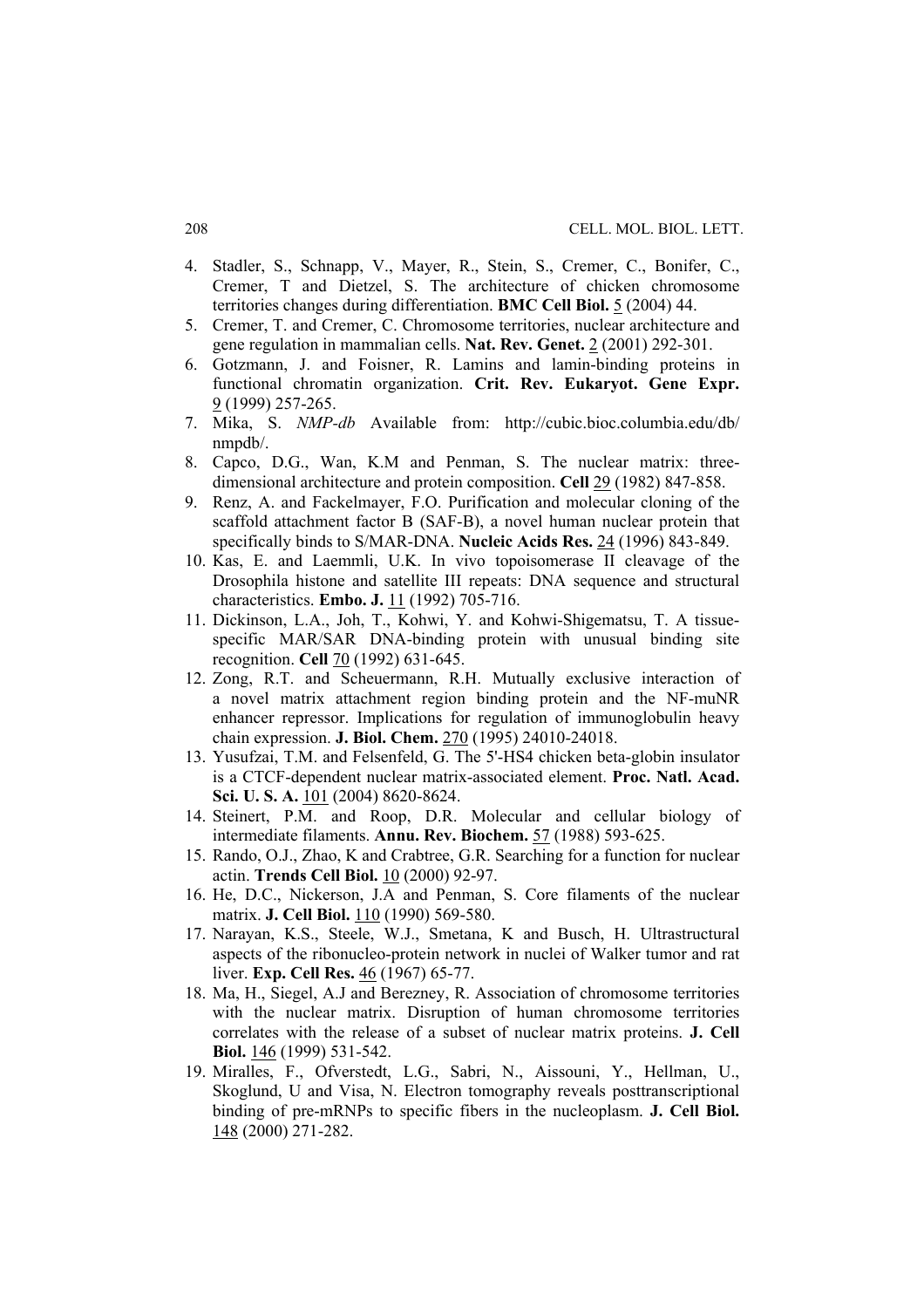- 20. Jackson, D.A. and Cook, P.R. Visualization of a filamentous nucleoskeleton with a 23 nm axial repeat. **EMBO. J.** 7 (1988) 3667-3677.
- 21. Earnshaw, W.C. and Heck, M.M. Localization of topoisomerase II in mitotic chromosomes. **J. Cell Biol.** 100 (1985) 1716-1725.
- 22. Glazkov, M.V., Poltaraus, A.B. and Lebedeva, I.A. Nucleotide sequence of DNA isolated from protein cores of rosette-like structures (elementary chromomeres) of mouse interphase chromosomes. **Genetika** 30 (1994) 1146-1154.
- 23. Prusov, A.N., Poliakov, V., Zatsepina, O.V., Fais, D. and Chentsov Iu, S. Isolation of rosette-like structures from partially deproteinized chromatin in rat hepatocytes. **Tsitologiia** 27 (1985) 1026-1030.
- 24. van Driel, R. and Fransz, P. Nuclear architecture and genome functioning in plants and animals: what can we learn from both? **Exp. Cell Res.** 296 (2004) 86-90.
- 25. Ierardi, L.A., Moss, S.B. and Bellve, A.R. Synaptonemal complexes are integral components of the isolated mouse spermatocyte nuclear matrix. **J. Cell Biol.** 96 (1983) 1717-1726.
- 26. Gautier, T., Robert-Nicoud, M., Guilly, M.N. and Hernandez-Verdun, D. Relocation of nucleolar proteins around chromosomes at mitosis. A study by confocal laser scanning microscopy. **J. Cell Sci.** 102 ( Pt 4) (1992) 729-737.
- 27. Hernandez-Verdun, D. and Gautier, T. The chromosome periphery during mitosis. **Bioessays** 16 (1994) 179-185.
- 28. Berezney, R., Mortillaro, M.J., Ma, H., Wei, X. and Samarabandu, J. The nuclear matrix: a structural milieu for genomic function. **Int. Rev. Cytol.** 162A (1995) 1-65.
- 29. Abney, J.R., Cutler, B., Fillbach, M.L., Axelrod, D. and Scalettar, B.A. Chromatin dynamics in interphase nuclei and its implications for nuclear structure. **J. Cell Biol.** 137 (1997) 1459-1468.
- 30. Vogelstein, B., Pardoll, D.M. and Coffey, D.S. Supercoiled loops and eucaryotic DNA replicaton. **Cell** 22 (1980) 79-85.
- 31. Ostermeier, G.C., Liu, Z., Martins, R.P., Bharadwaj, R.R., Ellis, J., Draghici, S. and Krawetz, S.A. Nuclear matrix association of the human beta-globin locus utilizing a novel approach to quantitative real-time PCR. **Nucleic Acids Res.** 31 (2003) 3257-3266.
- 32. Mielke, C., Kohwi, Y., Kohwi-Shigematsu, T. and Bode, J. Hierarchical binding of DNA fragments derived from scaffold-attached regions: correlation of properties in vitro and function in vivo. **Biochemistry** 29 (1990) 7475-7485.
- 33. Kramer, J.A., Adams, M.D., Singh, G.B., Doggett, N.A. and Krawetz, S.A. Extended analysis of the region encompassing the PRM1-->PRM2-->TNP2 domain: genomic organization, evolution and gene identification. **J. Exp. Zool.** 282 (1998) 245-253.
- 34. Labrador, M. and Corces, V.G. Setting the boundaries of chromatin domains and nuclear organization. **Cell** 111 (2002) 151-154.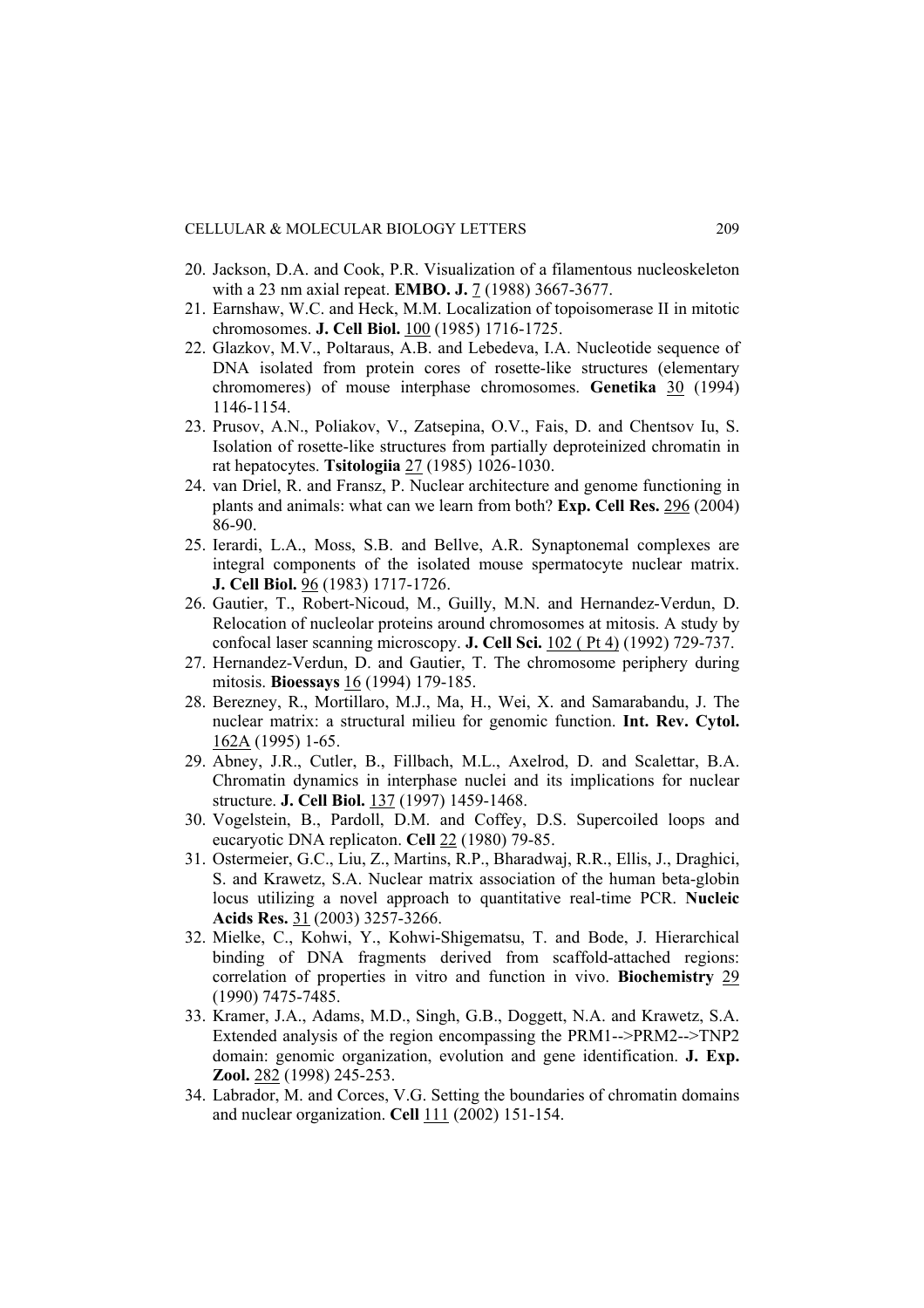- 35. Williams, R.R. Transcription and the territory: the ins and outs of gene positioning. **Trends Genet.** 19 (2003) 298-302.
- 36. Heun, P., Laroche, T., Shimada, K., Furrer, P and Gasser, S.M. Chromosome dynamics in the yeast interphase nucleus. **Science** 294 (2001) 2181-2186.
- 37. Melcak, I., Cermanova, S., Jirsova, K., Koberna, K., Malinsky, J. and Raska, I. Nuclear pre-mRNA compartmentalization: trafficking of released transcripts to splicing factor reservoirs. **Mol. Biol. Cell** 11 (2000) 497-510.
- 38. Donev, R.M., Doneva, T.A., Bowen, W.R. and Sheer, D. HnRNP-A1 binds directly to double-stranded DNA in vitro within a 36 bp sequence. **Mol. Cell. Biochem.** 233 (2002) 181-185.
- 39. Cremer, T., Kupper, K., Dietzel, S and Fakan, S. Higher order chromatin architecture in the cell nucleus: on the way from structure to function. **Biol. Cell** 96 (2004) 555-567.
- 40. Krawetz, S.A., Draghici, S., Goodrich, R., Liu, Z and Ostermeier, G.C., *In Silico* and wet-bench identification of nuclear matrix attachment regions. in: **Hypertension, Methods and Protocols** (Fennell, J.P., Baker, A.H., Eds.), Vol. 108, Humana Press, 2004, 439-458.
- 41. Bode, J., Stengert-Iber, M., Kay, V., Schlake, T and Dietz-Pfeilstetter, A. Scaffold/matrix-attached regions: topological switches with multiple regulatory functions. **Crit. Rev. Eukaryot. Gene Expr.** 6 (1996) 115-138.
- 42. Kramer, J.A., McCarrey, J.R., Djakiew, D and Krawetz, S.A. Differentiation: the selective potentiation of chromatin domains. **Development** 125 (1998) 4749-4755.
- 43. Gerasimova, T.I. and Corces, V.G. Boundary and insulator elements in chromosomes. **Curr. Opin. Genet. Dev.** 6 (1996) 185-192.
- 44. Cook, P.R. The organization of replication and transcription. **Science** 284 (1999) 1790-1795.
- 45. Leonhardt, H., Rahn, H.P., Weinzierl, P., Sporbert, A., Cremer, T., Zink, D and Cardoso, M.C. Dynamics of DNA replication factories in living cells. **J. Cell Biol.** 149 (2000) 271-280.
- 46. Strissel, P.L., Espinosa, R., III, Rowley, J.D and Swift, H. Scaffold attachment regions in centromere-associated DNA. **Chromosoma** 105 (1996) 122-133.
- 47. Lammerding, J., Schulze, P.C., Takahashi, T., Kozlov, S., Sullivan, T., Kamm, R.D., Stewart, C.L and Lee, R.T. Lamin A/C deficiency causes defective nuclear mechanics and mechanotransduction. **J. Clin. Invest.** 113 (2004) 370-378.
- 48. Vorlickova, M., Chladkova, J., Kejnovska, I., Fialova, M and Kypr, J. Guanine tetraplex topology of human telomere DNA is governed by the number of (TTAGGG) repeats. **Nucleic Acids Res.** 33 (2005) 5851-5860.
- 49. Moyzis, R.K., Buckingham, J.M., Cram, L.S., Dani, M., Deaven, L.L., Jones, M.D., Meyne, J., Ratliff, R.L and Wu, J.R. A highly conserved repetitive DNA sequence, (TTAGGG)n, present at the telomeres of human chromosomes. **Proc. Natl. Acad. Sci. U.S.A.** 85 (1988) 6622-6626.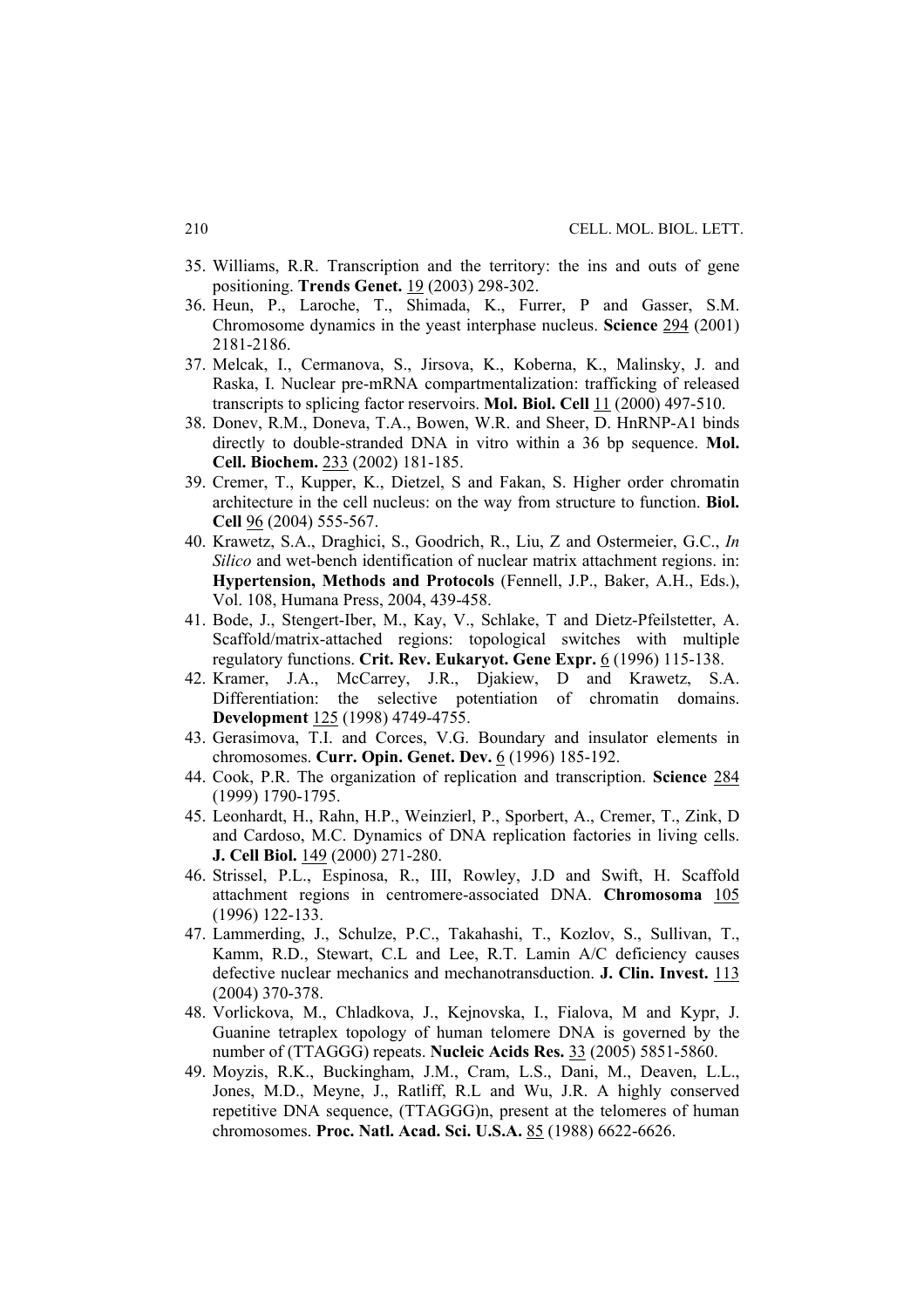- 50. Lobov, I.B., Tsutsui, K., Mitchell, A.R and Podgornaya, O.I. Specificity of SAF-A and lamin B binding in vitro correlates with the satellite DNA bending state. **J. Cell. Biochem.** 83 (2001) 218-229.
- 51. Frisch, M., Frech, K., Klingenhoff, A., Cartharius, K., Liebich, I and Werner, T. In silico prediction of scaffold/matrix attachment regions in large genomic sequences. **Genome Res.** 12 (2002) 349-354.
- 52. Singh, G.B., Kramer, J.A and Krawetz, S.A. Mathematical model to predict regions of chromatin attachment to the nuclear matrix. **Nucleic Acids Res.** 25 (1997) 1419-1425.
- 53. van Drunen, C.M., Sewalt, R.G., Oosterling, R.W., Weisbeek, P.J., Smeekens, S.C and van Driel, R. A bipartite sequence element associated with matrix/scaffold attachment regions. **Nucleic Acids Res.** 27 (1999) 2924-2930.
- 54. Rudd, S., Frisch, M., Grote, K., Meyers, B.C., Mayer, K and Werner, T. Genome-wide in silico mapping of scaffold/matrix attachment regions in Arabidopsis suggests correlation of intragenic scaffold/matrix attachment regions with gene expression. **Plant Physiol.** 135 (2004) 715-722.
- 55. Morgenstern, B., Dress, A and Werner, T. Multiple DNA and protein sequence alignment based on segment-to-segment comparison. **Proc. Natl. Acad. Sci. U.S.A.** 93 (1996) 12098-12103.
- 56. Needleman, S.B. and Wunsch, C.D. A general method applicable to the search for similarities in the amino acid sequence of two proteins. **J. Mol. Biol.** 48 (1970) 443-453.
- 57. Quandt, K., Frech, K., Karas, H., Wingender, E and Werner, T. MatInd and MatInspector: new fast and versatile tools for detection of consensus matches in nucleotide sequence data. **Nucleic Acids Res.** 23 (1995) 4878- 4884.
- 58. Wolfertstetter, F., Frech, K., Herrmann, G and Werner, T. Identification of functional elements in unaligned nucleic acid sequences by a novel tuple search algorithm. **Comput. Appl. Biosci.** 12 (1996) 71-80.
- 59. Tarhio, J. and Ukkonen, E. *Approximate Boyer-Moore String Matching*. 2005; Available from: http://www.cs.hut.fi/~tarhio/papers/abm.ps.gz.
- 60. RA Baeza-Yates, G.G. Fast text searching for regular expressions or automaton searching on tries. **Journal of the A.C.M.** 43 (1996) 915-936.
- 61. Donev, R., Horton, R., Beck, S., Doneva, T., Vatcheva, R., Bowen, W.R and Sheer, D. Recruitment of heterogeneous nuclear ribonucleoprotein A1 in vivo to the LMP/TAP region of the major histocompatibility complex. **J. Biol. Chem.** 278 (2003) 5214-5226.
- 62. Wang, H., Noordewier, M and Benham, C.J. Stress-induced DNA duplex destabilization (SIDD) in the E. coli genome: SIDD sites are closely associated with promoters. **Genome Res.** 14 (2004) 1575-1584.
- 63. Bi, C. and Benham, C.J. WebSIDD: server for predicting stress-induced duplex destabilized (SIDD) sites in superhelical DNA. **Bioinformatics** 20 (2004) 1477-1479.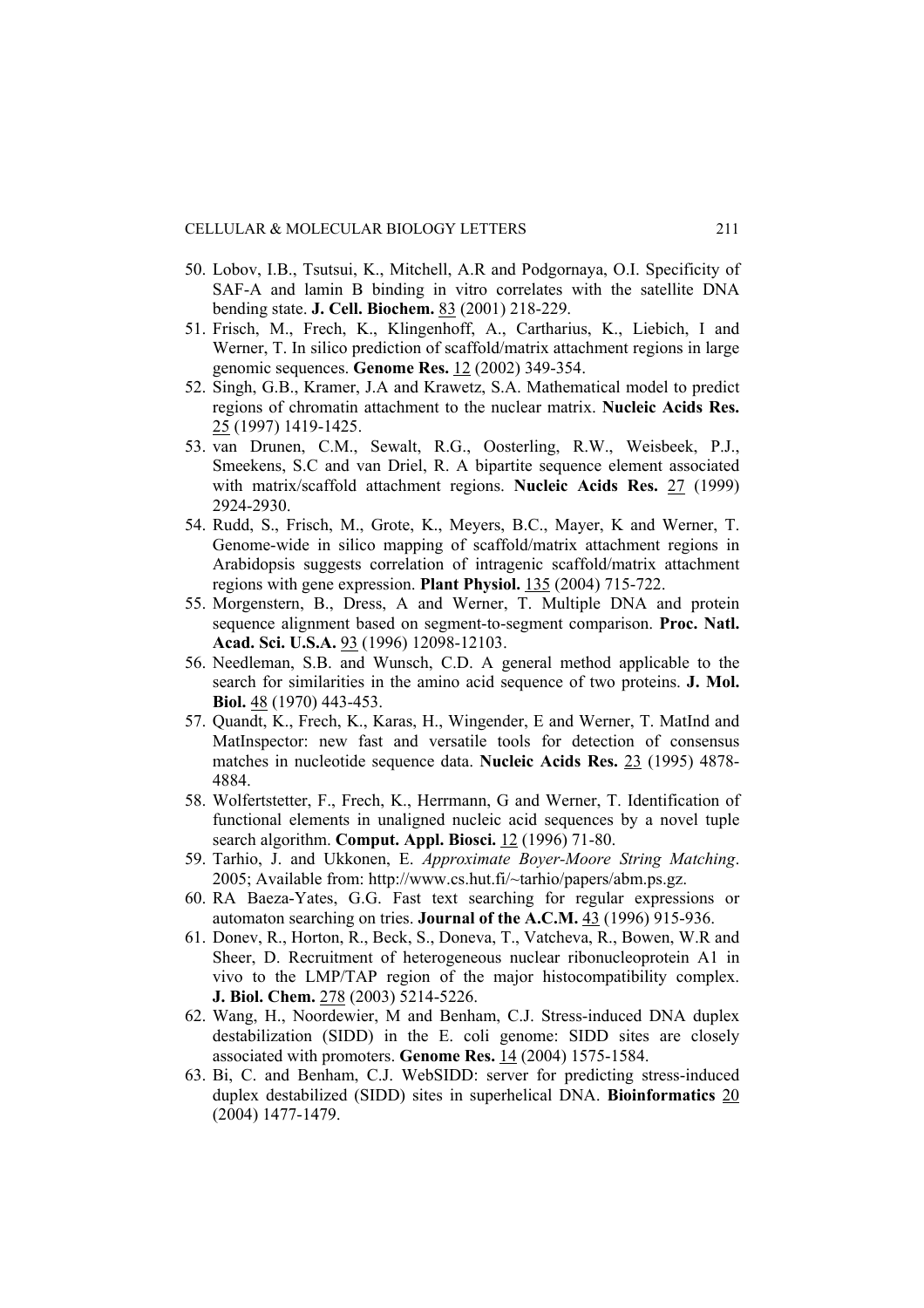- 64. Benham, C.J. and Bi, C. The analysis of stress-induced duplex destabilization in long genomic DNA sequences. **J. Comput. Biol.** 11 (2004) 519-543.
- 65. Benham, C., Kohwi-Shigematsu, T and Bode, J. Stress-induced duplex DNA destabilization in scaffold/matrix attachment regions. **J. Mol. Biol.** 274 (1997) 181-196.
- 66. Bode, J., Kohwi, Y., Dickinson, L., Joh, T., Klehr, D., Mielke, C and Kohwi-Shigematsu, T. Biological significance of unwinding capability of nuclear matrix-associating DNAs. **Science** 255 (1992) 195-197.
- 67. Vassetzky, Y.S., Bogdanova, A.N and Razin, S.V. Analysis of the chicken DNA fragments that contain structural sites of attachment to the nuclear matrix: DNA-matrix interactions and replication. **J. Cell. Biochem.** 79 (2000) 1-14.
- 68. Girard-Reydet, C., Gregoire, D., Vassetzky, Y and Mechali, M. DNA replication initiates at domains overlapping with nuclear matrix attachment regions in the xenopus and mouse c-myc promoter. **Gene** 332 (2004) 129- 138.
- 69. Beaudouin, J., Gerlich, D., Daigle, N., Eils, R and Ellenberg, J. Nuclear envelope breakdown proceeds by microtubule-induced tearing of the lamina. **Cell** 108 (2002) 83-96.
- 70. Benham, C.J. Stress-induced DNA duplex destabilization in transcriptional initiation. **Pac. Symp. Biocomput.** (2001) 103-114.
- 71. Benham, C.J. Torsional stress and local denaturation in supercoiled DNA. **Proc. Natl. Acad. Sci. U.S.A.** 76 (1979) 3870-3874.
- 72. Fye, R.M. and Benham, C.J. Exact method for numerically analyzing a model of local denaturation in superhelically stressed DNA. **Phys. Rev. E.** 59 (1999) 3408-3426.
- 73. Chengpeng Bi , C.J.B. The approximate algorithm for analysis of the strand separation transition in super helical DNA using nearest neighbor energetics. **Proceedings of the IEEE Computer Society Conference on Bioinformatics** (2003) 460.
- 74. Rogozin, I.B., Glazko, G.V and Glazkov, M.V. Computer prediction of sites associated with various elements of the nuclear matrix. **Brief. Bioinform.** 1 (2000) 33-44.
- 75. Glazko, G.V., Rogozin, I.B and Glazkov, M.V. Comparative study and prediction of DNA fragments associated with various elements of the nuclear matrix. **Biochim. Biophys. Acta** 1517 (2001) 351-364.
- 76. Baldi, P. and Brunak, S. **Bioinformatics: the machine learning approach: Adaptive computation and machine learning.** (Dietterich, T., Ed.), 2nd edition, MIT Press, Cambridge, Mass., 2001, 1-452.
- 77. Kramer, J.A., Adams, M.D., Singh, G.B., Doggett, N.A and Krawetz, S.A. A matrix associated region localizes the human SOCS-1 gene to chromosome 16p13.13. **Somat. Cell Mol. Genet.** 24 (1998) 131-133.